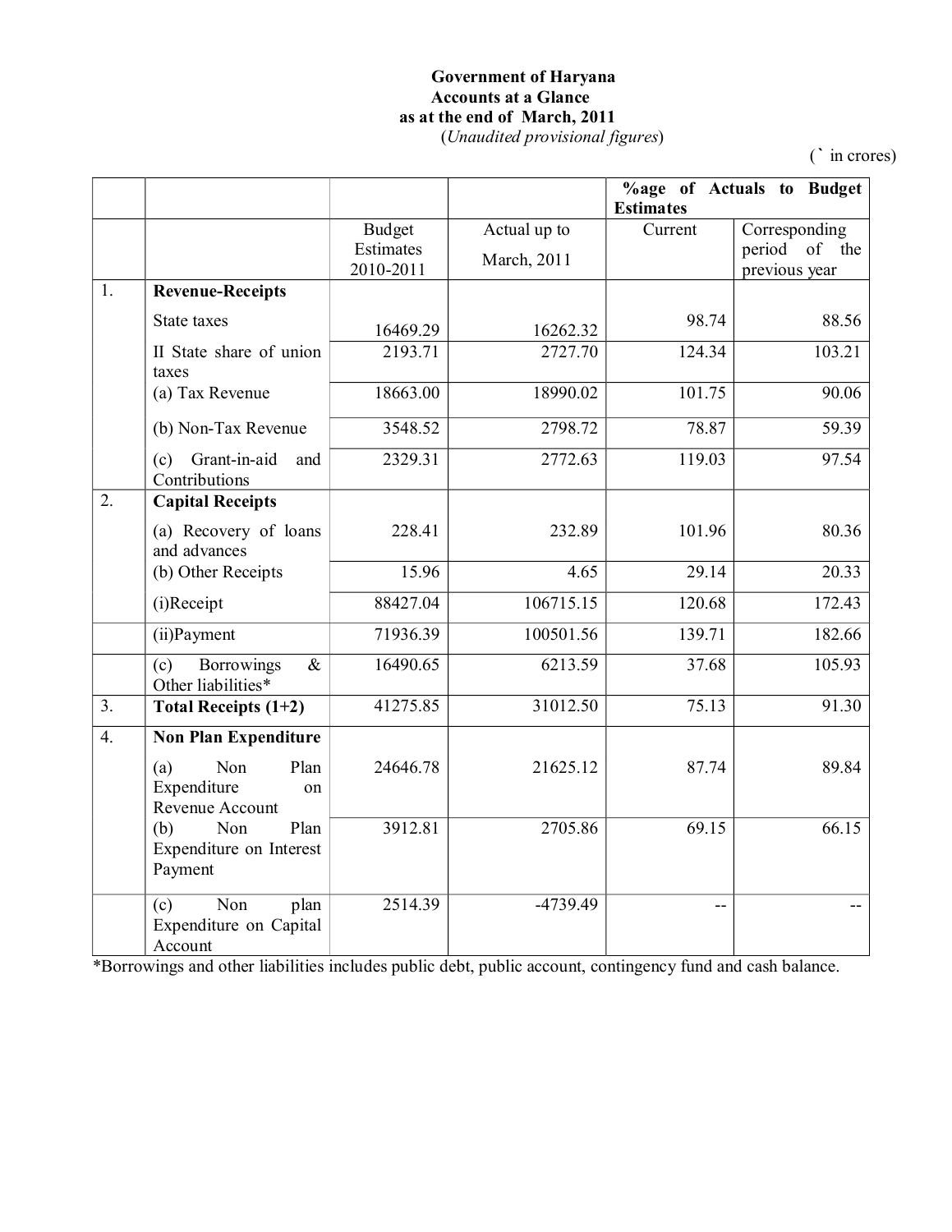| 5.             | <b>Plan Expenditure</b>                    |             |            |        |        |
|----------------|--------------------------------------------|-------------|------------|--------|--------|
|                |                                            |             |            |        |        |
|                |                                            |             |            |        |        |
|                | (a) Plan Expenditure on<br>Revenue Account | 8044.53     | 5558.63    | 69.10  | 95.32  |
|                | (b) Plan Expenditure on<br>Capital Account | 6070.15     | 8568.24    | 141.15 | 76.55  |
| 6.             | <b>Total Expenditure</b>                   |             |            |        |        |
|                | $[4(a)+(c)+5)$                             | 41275.85    | 31012.50   | 75.13  | 91.30  |
|                | (a) Revenue<br>Expenditure                 | 32691.31    | 27183.75   | 83.15  | 91.04  |
|                | (b)<br>Capital<br>Expenditure*             | 8554.54     | 3828.75    | 44.76  | 92.54  |
| $\overline{7}$ | Surplus/<br>Revenue<br>Deficit $[1-6(a)]$  | $-8150.48$  | $-2622.38$ | 32.17  | 125.12 |
| 8.             | <b>Fiscal Surplus Deficit</b>              |             |            |        |        |
|                | ${1+2(a)+2(b)-(6)}$                        | $-16490.65$ | $-6213.59$ | 37.68  |        |

\*Expenditure on Capital Account consists of Capital Expenditure ('3106.88crore) and Loans an Advances disbursed (`573.38crore).

| <b>Source</b>                    |                         | Due                      | <b>Excluded due to</b><br><b>Received</b> |                                 |                          |                 |               |
|----------------------------------|-------------------------|--------------------------|-------------------------------------------|---------------------------------|--------------------------|-----------------|---------------|
|                                  | <b>Current</b><br>Month | <b>Previous</b><br>Month | Current<br>Month                          | <b>Previous</b><br><b>Month</b> | <b>Non</b><br>Receipt    | Late<br>Receipt | <b>Others</b> |
| Treasury/PAO                     | 21                      |                          | 21                                        | $\equiv$                        | $\blacksquare$           |                 |               |
| Public Works<br><b>Divisions</b> | 201                     |                          | 201                                       | $\blacksquare$                  | $\overline{\phantom{0}}$ | ۰               |               |
| <b>Forest Division</b>           | 58                      |                          | 58                                        | ۰                               | $\overline{\phantom{0}}$ | ۰.              |               |
| Others                           |                         |                          |                                           |                                 |                          |                 |               |

| Monthly Accounts Exclusion details for the month of March, 2011 |
|-----------------------------------------------------------------|
|                                                                 |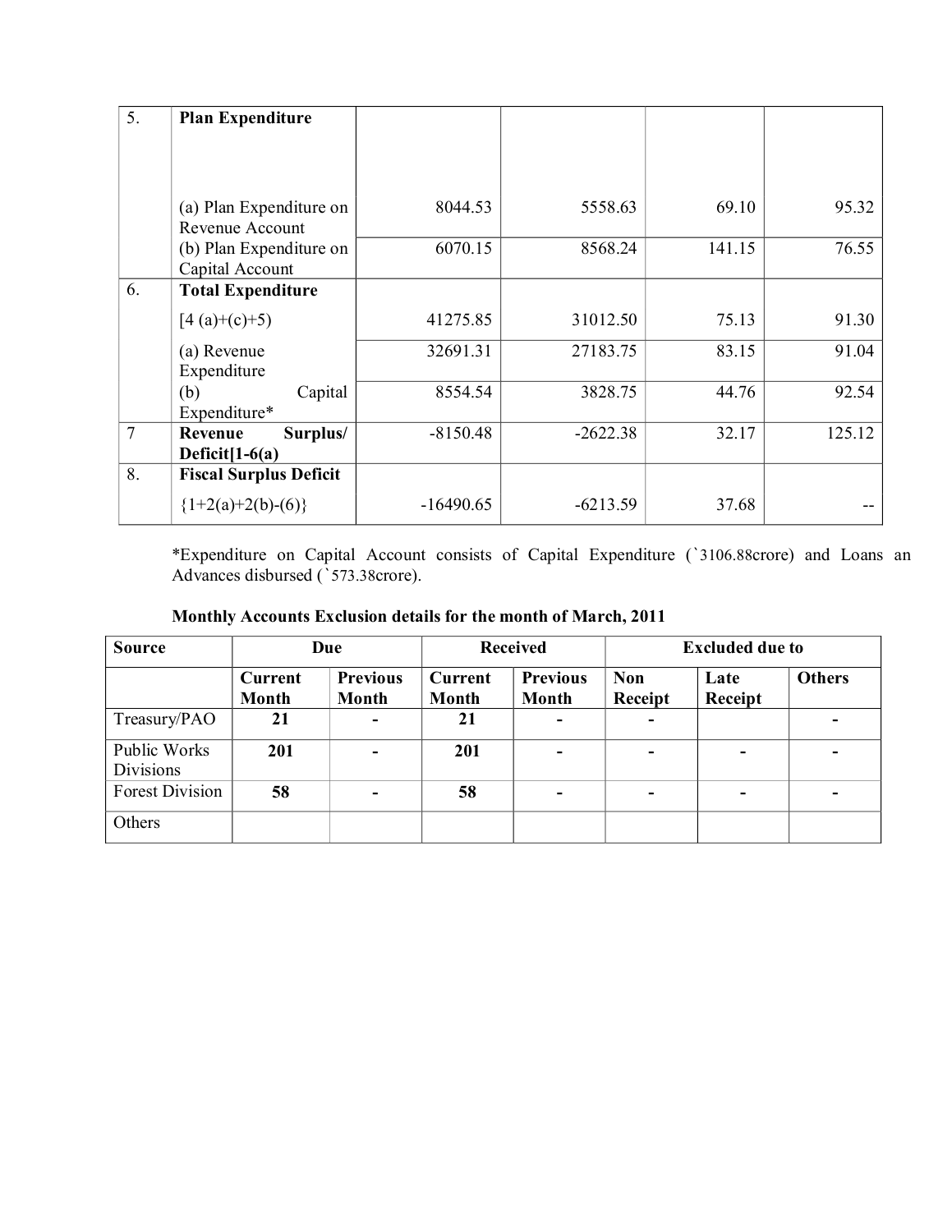### **Monthly Trend (Format of the Progressive Figures) REVENUE RECEIPTS (TAX REVENUE) (Refer to Item No. I (a) of Monthly Accounts at a Glance)**

**(`in crores)** 

| <b>Months</b>          |                | 2010-2011          | 2009-2010      |                    |  |
|------------------------|----------------|--------------------|----------------|--------------------|--|
|                        | <b>Monthly</b> | <b>Progressive</b> | <b>Monthly</b> | <b>Progressive</b> |  |
| April                  | 577.70         | 577.70             | 978.00         | 978.00             |  |
| May                    | 2393.02        | 2970.72            | 1285.83        | 2263.83            |  |
| June                   | 1277.85        | 4248.57            | 1231.93        | 3495.76            |  |
| July                   | 1591.45        | 5840.02            | 1322.68        | 4818.44            |  |
| <b>August</b>          | 1706.62        | 7546.64            | 1345.80        | 6164.24            |  |
| <b>September</b>       | 1144.28        | 8690.92            | 1004.73        | 7168.97            |  |
| October                | 1473.75        | 10164.67           | 1346.75        | 8515.72            |  |
| <b>November</b>        | 1549.97        | 11714.64           | 1199.80        | 9715.52            |  |
| <b>December</b>        | 1595.52        | 13310.16           | 1020.24        | 10735.76           |  |
| <b>January</b>         | 1491.09        | 14801.25           | 1335.45        | 12071.21           |  |
| <b>February</b>        | 1710.95        | 16512.20           | 1227.88        | 13299.09           |  |
| March<br>(Preliminary) | 2477.82        | 18990.02           | 1622.61        | 14921.70           |  |

Note:- As the details of excluded accounts are not likely to be the same for the current and corresponding periods, the comparison will be indicative only. For details of excluded accounts, reference to accounts at a Glance is invited.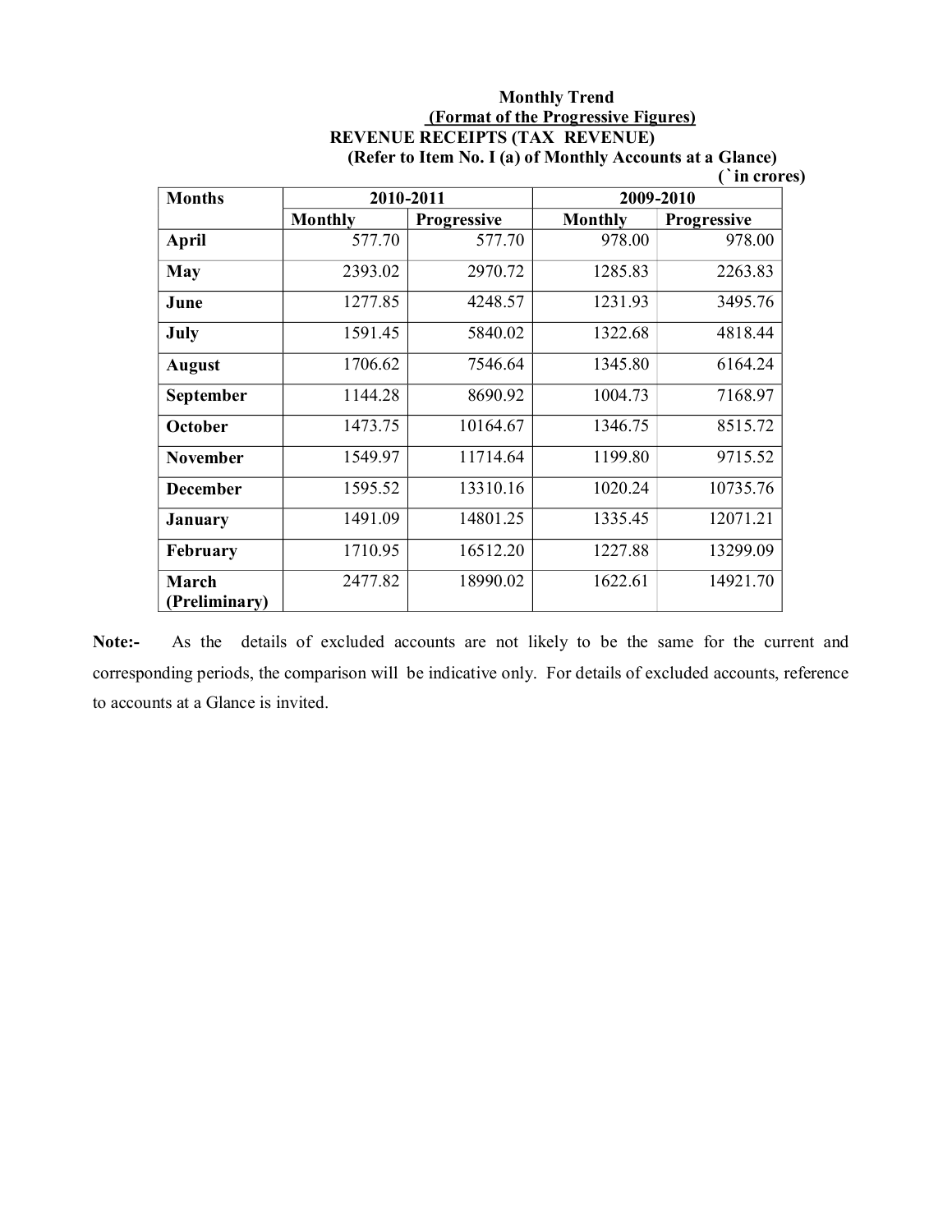### **Monthly Trend (Format of the Progressive Figures) Tax Revenue (State Taxes) (Refer to Item No. 1 a (I) of Monthly Accounts at a Glance)**

**(`in crores)**

| <b>Months</b>          |                | 2010-2011   | 2009-2010      |                    |  |
|------------------------|----------------|-------------|----------------|--------------------|--|
|                        | <b>Monthly</b> | Progressive | <b>Monthly</b> | <b>Progressive</b> |  |
| <b>April</b>           | 577.70         | 577.70      | 950.90         | 950.90             |  |
| May                    | 2392.02        | 2970.72     | 1312.93        | 2263.83            |  |
| June                   | 1219.75        | 4190.47     | 1177.25        | 3441.08            |  |
| July                   | 1336.37        | 5526.84     | 1108.15        | 4549.23            |  |
| <b>August</b>          | 1455.91        | 6982.75     | 1030.81        | 5580.04            |  |
| September              | 1006.46        | 7989.21     | 947.20         | 6527.24            |  |
| October                | 1310.37        | 9299.58     | 1088.89        | 7616.13            |  |
| <b>November</b>        | 1462.82        | 10762.40    | 1175.93        | 8792.06            |  |
| <b>December</b>        | 1294.32        | 12056.72    | 1020.24        | 9812.30            |  |
| <b>January</b>         | 1327.71        | 13384.43    | 1053.21        | 10865.51           |  |
| <b>February</b>        | 1515.03        | 14899.46    | 1060.67        | 11926.18           |  |
| March<br>(Preliminary) | 1362.86        | 16262.32    | 1245.02        | 13171.20           |  |

**Note:** As the details of excluded accounts are not likely to be the same for the current and corresponding periods, the comparison will be indicative only. For details of excluded accounts, reference to accounts at a Glance is invited.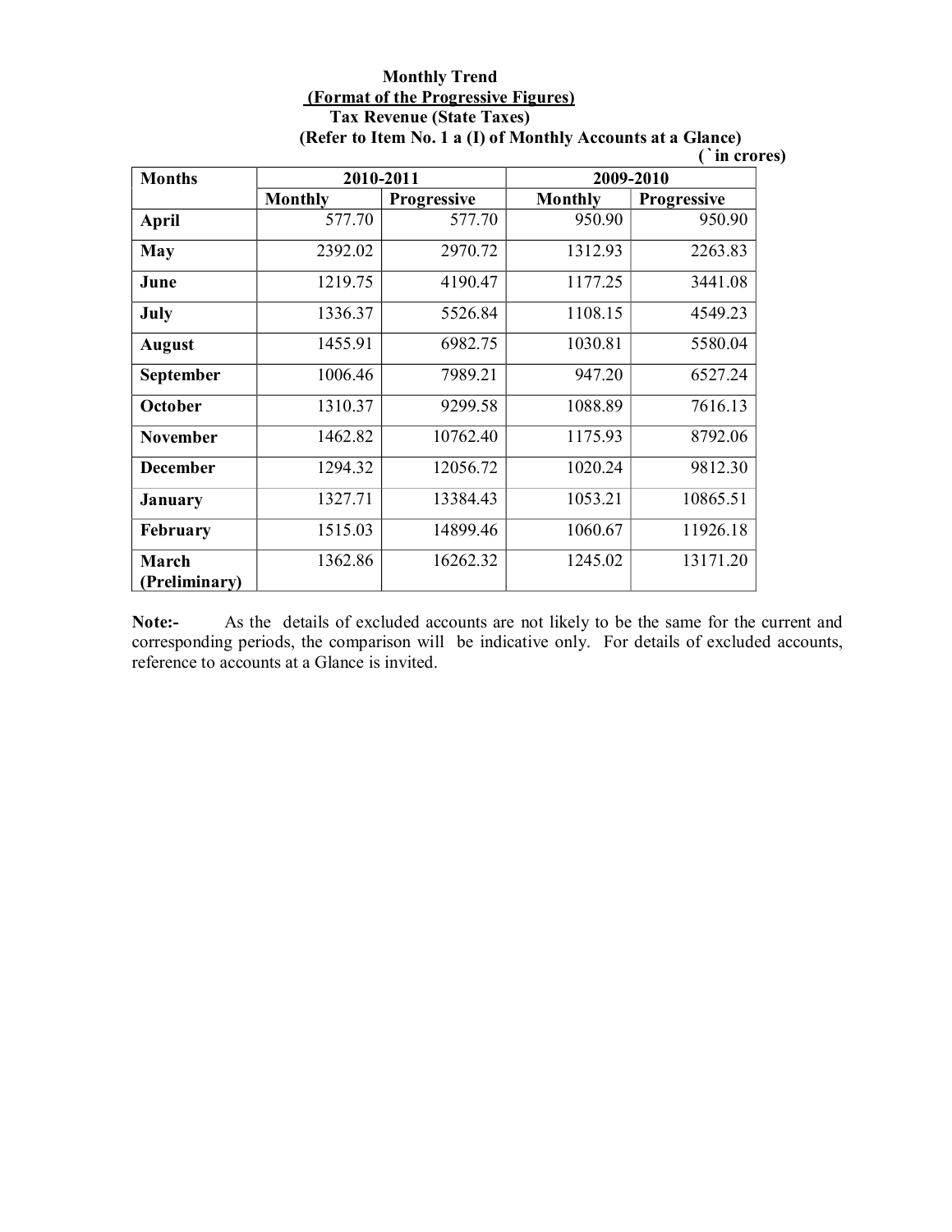### **Annexure II Monthly Trend (Format of the Progressive Figures) Tax Revenue (State Share of Union Taxes)**

**(Refer to Item No. 1 a (II) of Monthly Accounts at a Glance)**

**(`. in crores)** 

| <b>Months</b>                 |                | 2010-2011          |          | 2009-2010          |
|-------------------------------|----------------|--------------------|----------|--------------------|
|                               | <b>Monthly</b> | <b>Progressive</b> | Monthly  | <b>Progressive</b> |
| April                         | $- -$          | $- -$              | 27.10    | 27.10              |
| May                           | --             | --                 | $-27.10$ |                    |
| June                          | 58.10          | 58.10              | 54.68    | 54.68              |
| July                          | 255.26         | 313.36             | 214.53   | 269.21             |
| <b>August</b>                 | 250.53         | 563.89             | 314.99   | 584.20             |
| September                     | 137.82         | 701.71             | 57.53    | 641.73             |
| October                       | 163.38         | 865.09             | 257.86   | 899.59             |
| <b>November</b>               | 87.15          | 952.24             | 23.87    | 923.46             |
| <b>December</b>               | 301.20         | 1253.44            | 0.00     | 923.46             |
| <b>January</b>                | 163.38         | 1416.82            | 282.24   | 1205.70            |
| <b>February</b>               | 195.92         | 1612.74            | 167.21   | 1372.91            |
| <b>March</b><br>(Preliminary) | 1114.96        | 2727.70            | 377.59   | 1750.50            |

**Note:** As the details of excluded accounts are not likely to be the same for the current and corresponding periods, the comparison will be indicative only. For details of excluded accounts, reference to accounts at a Glance is invited.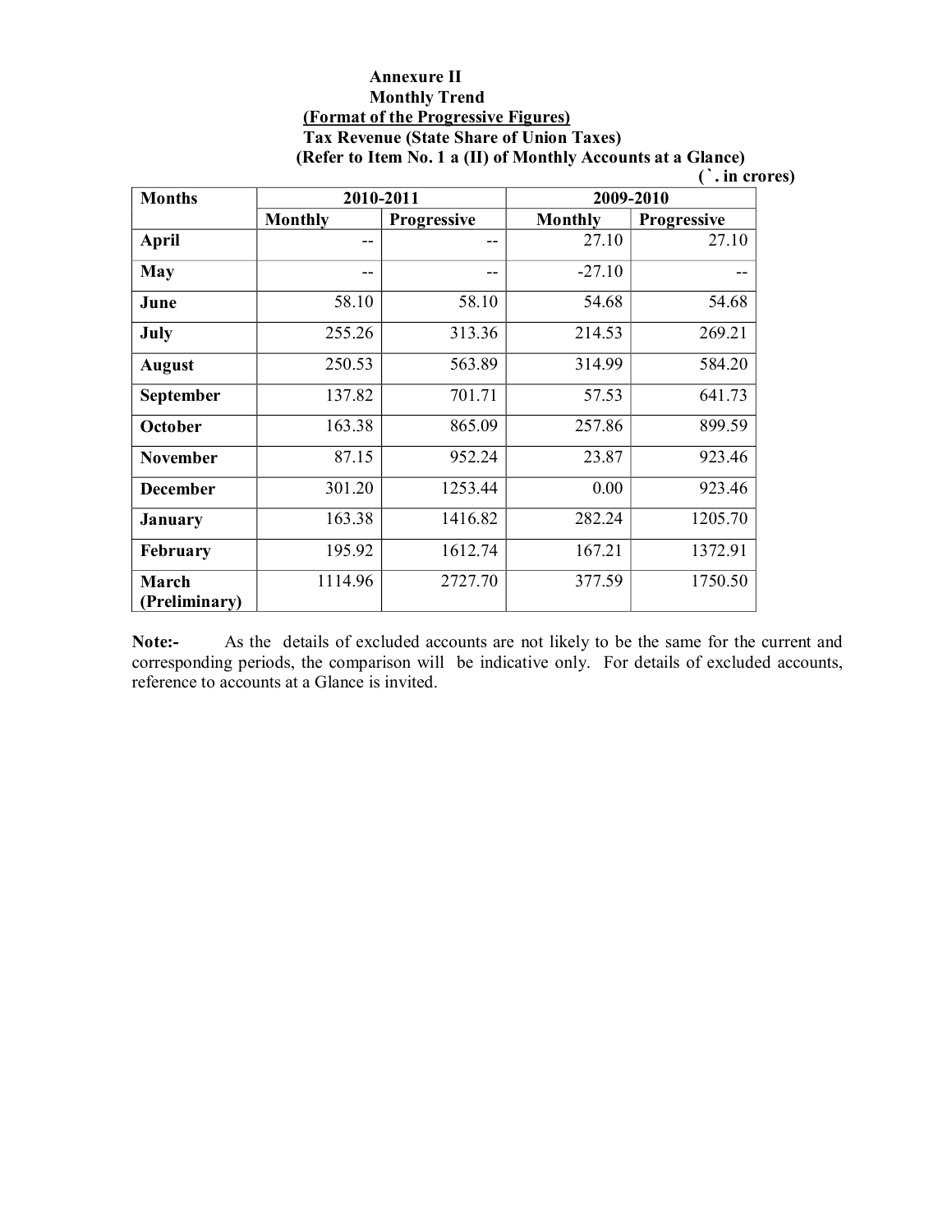# **Monthly Trend (Format of the Progressive Figures) NON -TAX REVENUE**

| <b>Months</b>          |                | 2010-2011          | 2009-2010      |                    |  |
|------------------------|----------------|--------------------|----------------|--------------------|--|
|                        | <b>Monthly</b> | <b>Progressive</b> | <b>Monthly</b> | <b>Progressive</b> |  |
| <b>April</b>           | 88.23          | 88.23              | 123.95         | 123.95             |  |
| <b>May</b>             | 133.80         | 222.03             | 114.98         | 238.93             |  |
| June                   | 248.21         | 470.24             | 142.17         | 381.10             |  |
| July                   | 336.27         | 806.51             | 116.67         | 497.77             |  |
| <b>August</b>          | 305.75         | 1112.26            | 168.42         | 666.19             |  |
| September              | 211.92         | 1324.18            | 21.37          | 687.56             |  |
| October                | 246.52         | 1570.70            | 106.70         | 794.26             |  |
| <b>November</b>        | 208.14         | 1778.84            | 388.19         | 1182.45            |  |
| <b>December</b>        | 186.29         | 1965.13            | 232.48         | 1414.93            |  |
| January                | 144.60         | 2109.73            | 428.46         | 1843.39            |  |
| <b>February</b>        | 325.52         | 2435.25            | 147.32         | 1990.71            |  |
| March<br>(Preliminary) | 363.47         | 2798.72            | 147.16         | 2137.87            |  |

**(Refer to Item No. I (b) of Monthly Accounts at a Glance) (` in crores)**

Note:- As the details of excluded accounts are not likely to be the same for the current and corresponding periods, the comparison will be indicative only. For details of excluded accounts, reference to accounts at a Glance is invited.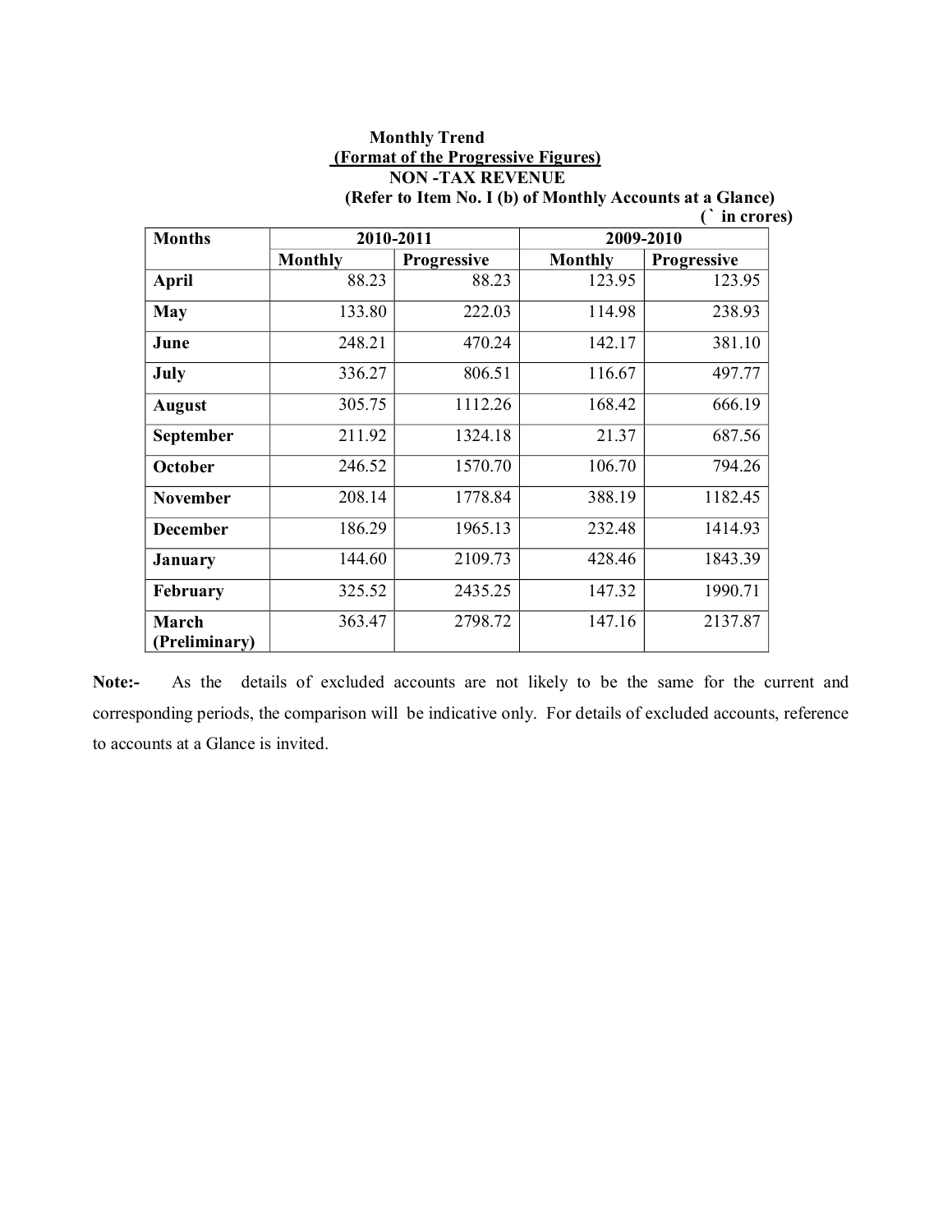#### **(Format of the Progressive Figures) GRANTS-IN-AID AND CONTRIBUTION**

## **(Refer to Item No. I (c) of Monthly Accounts at a Glance)**

| in crores)       |                |                    |                |                    |  |  |  |
|------------------|----------------|--------------------|----------------|--------------------|--|--|--|
| <b>Months</b>    |                | 2010-2011          | 2009-2010      |                    |  |  |  |
|                  | <b>Monthly</b> | <b>Progressive</b> | <b>Monthly</b> | <b>Progressive</b> |  |  |  |
| <b>April</b>     | --             | --                 | --             | --                 |  |  |  |
| <b>May</b>       | --             | --                 | --             |                    |  |  |  |
| June             | --             | --                 | --             | --                 |  |  |  |
| July             | 380.10         | 380.10             | --             | --                 |  |  |  |
| <b>August</b>    | 50.77          | 430.87             | 147.07         | 147.07             |  |  |  |
| <b>September</b> | 158.31         | 589.18             | 158.77         | 305.84             |  |  |  |
| October          | 18.88          | 608.06             | 193.07         | 498.91             |  |  |  |
| <b>November</b>  | 632.24         | 1240.30            | --             | 498.91             |  |  |  |
| <b>December</b>  | 65.99          | 1306.29            | 667.39         | 1166.30            |  |  |  |
| <b>January</b>   | 269.17         | 1575.46            | 141.83         | 1308.13            |  |  |  |
| <b>February</b>  | 886.42         | 2461.88            | 646.66         | 1954.79            |  |  |  |
| March            | 310.75         | 2772.63            | 258.07         | 2212.86            |  |  |  |

Note:- As the details of excluded accounts are not likely to be the same for the current and corresponding periods, the comparison will be indicative only. For details of excluded accounts, reference to accounts at a Glance is invited.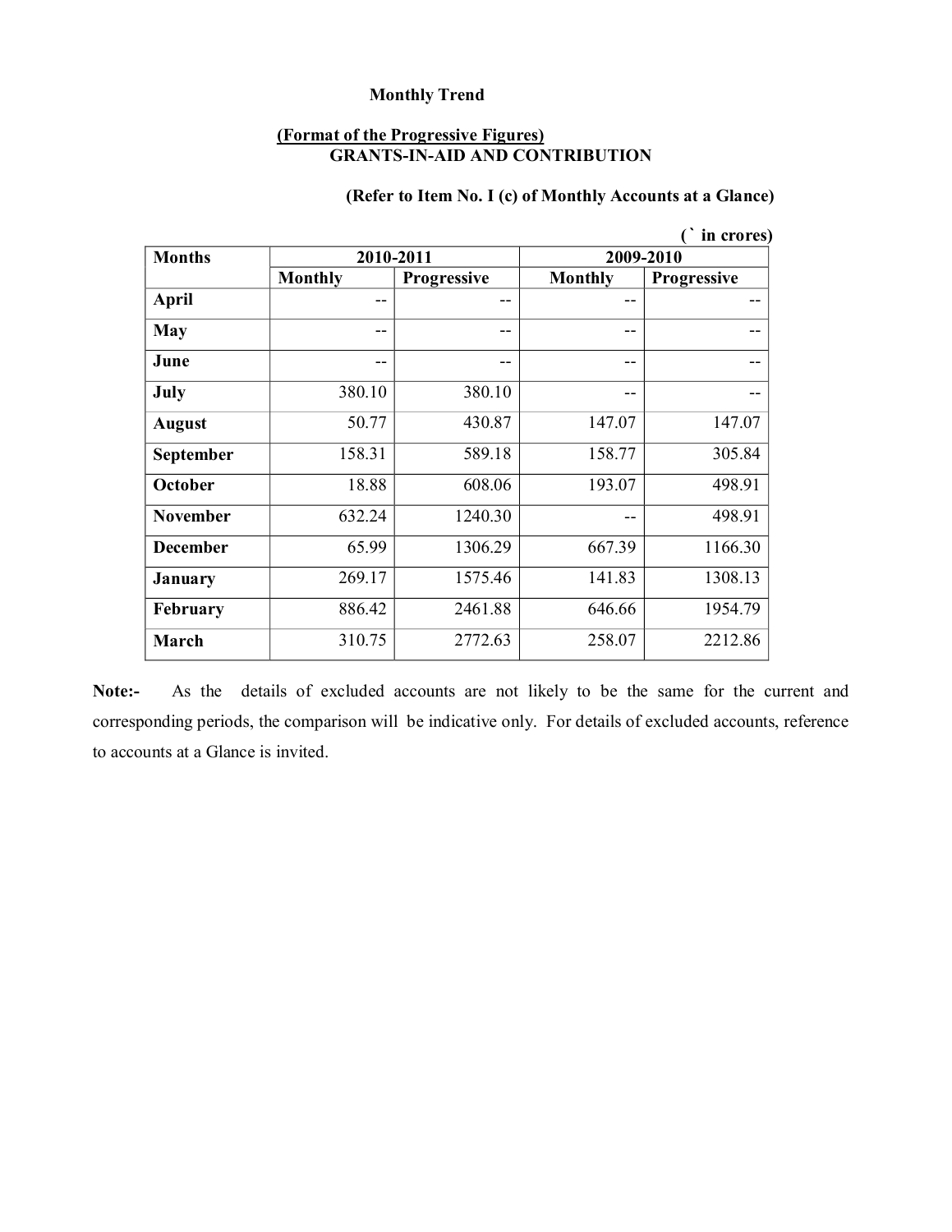### **Monthly Trend (Format of the Progressive Figures) RECOVERY OF LOANS AND ADVANCES (Refer to Item No. 2 (a) of Monthly Accounts at a Glance)**

|                  |                |                    |                | in crores)         |  |
|------------------|----------------|--------------------|----------------|--------------------|--|
| <b>Months</b>    |                | 2010-2011          | 2009-2010      |                    |  |
|                  | <b>Monthly</b> | <b>Progressive</b> | <b>Monthly</b> | <b>Progressive</b> |  |
| <b>April</b>     | 10.44          | 10.44              | 10.40          | 10.40              |  |
| May              | 14.14          | 24.58              | 15.03          | 25.43              |  |
| June             | 19.83          | 44.41              | 18.93          | 44.36              |  |
| July             | 24.83          | 69.24              | 23.33          | 67.69              |  |
| <b>August</b>    | 11.12          | 80.36              | 11.09          | 78.78              |  |
| <b>September</b> | 17.17          | 97.53              | 18.00          | 96.78              |  |
| October          | 33.13          | 130.66             | 25.47          | 122.25             |  |
| <b>November</b>  | 14.00          | 144.66             | 7.97           | 130.22             |  |
| <b>December</b>  | 24.10          | 168.76             | 17.05          | 147.27             |  |
| January          | 17.85          | 186.61             | 18.83          | 166.10             |  |
| February         | 20.00          | 206.61             | 24.04          | 190.14             |  |
| March            | 26.28          | 232.89             | 24.69          | 214.83             |  |

Note:- As the details of excluded accounts are not likely to be the same for the current and corresponding periods, the comparison will be indicative only. For details of excluded accounts, reference to accounts at a Glance is invited.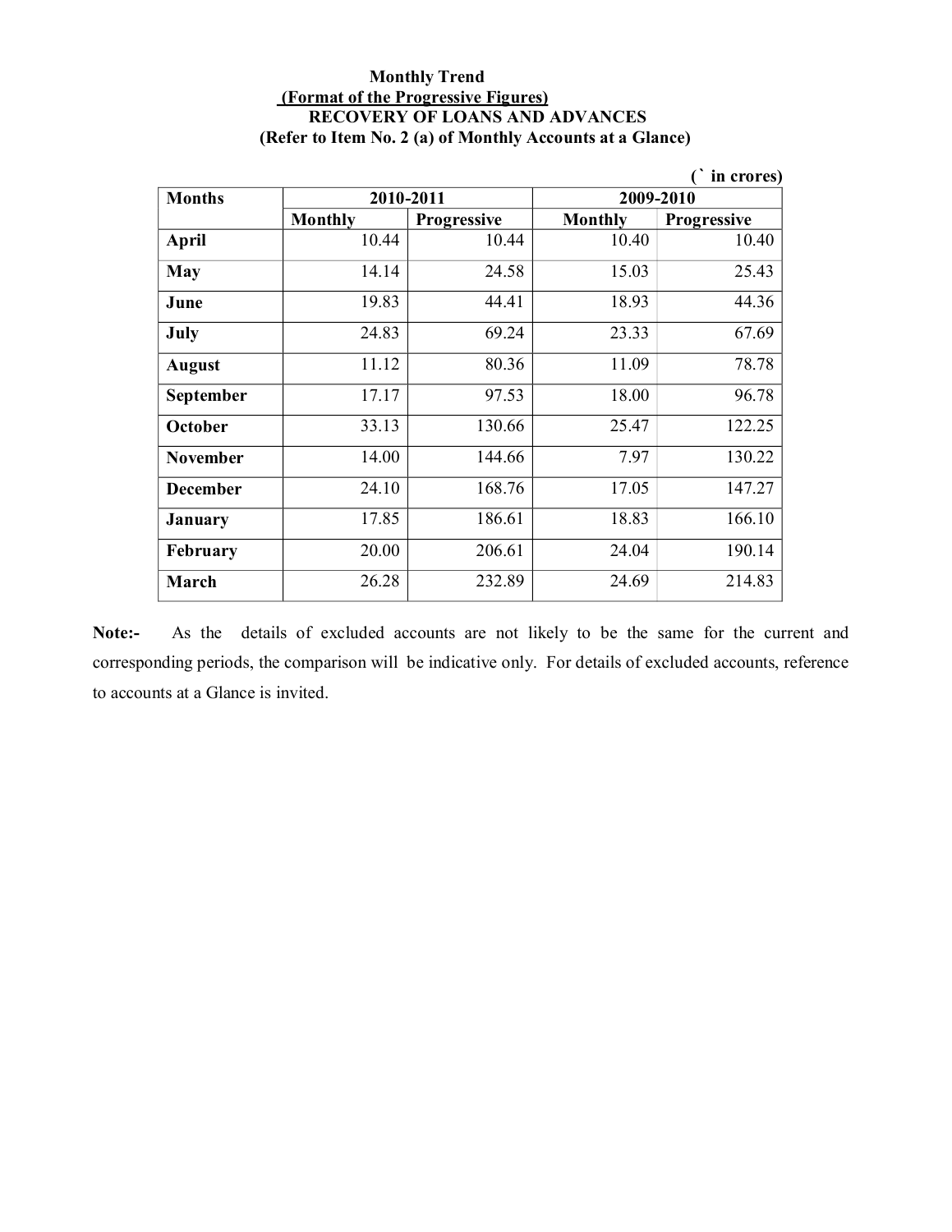# **Monthly Trend (Format of the Progressive Figures) OTHER RECEIPTS**

| <b>Months</b>   |                | 2010-2011   | 2009-2010      |             |  |
|-----------------|----------------|-------------|----------------|-------------|--|
|                 | <b>Monthly</b> | Progressive | <b>Monthly</b> | Progressive |  |
| April           | --             |             | --             |             |  |
| May             | 0.08           | 0.08        | --             |             |  |
| June            | --             | 0.08        | 0.02           | 0.02        |  |
| July            | 0.21           | 0.29        | --             | 0.02        |  |
| <b>August</b>   | 0.16           | 0.45        | 0.03           | 0.05        |  |
| September       | 0.04           | 0.49        | 0.12           | 0.17        |  |
| October         | 0.05           | 0.54        | 0.03           | 0.20        |  |
| <b>November</b> | 0.26           | 0.80        | 1.94           | 2.14        |  |
| <b>December</b> | 1.08           | 1.88        | $-1.68$        | 0.46        |  |
| <b>January</b>  | 0.07           | 1.95        | 1.14           | 1.60        |  |
| February        | 0.26           | 2.21        | 0.17           | 1.77        |  |
| March           | 2.44           | 4.65        | 1.33           | 3.10        |  |

**(Refer to Item No. 2 (b) of Monthly Accounts at a Glance) (`in crores)** 

Note:- As the details of excluded accounts are not likely to be the same for the current and corresponding periods, the comparison will be indicative only. For details of excluded accounts, reference to accounts at a Glance is invited.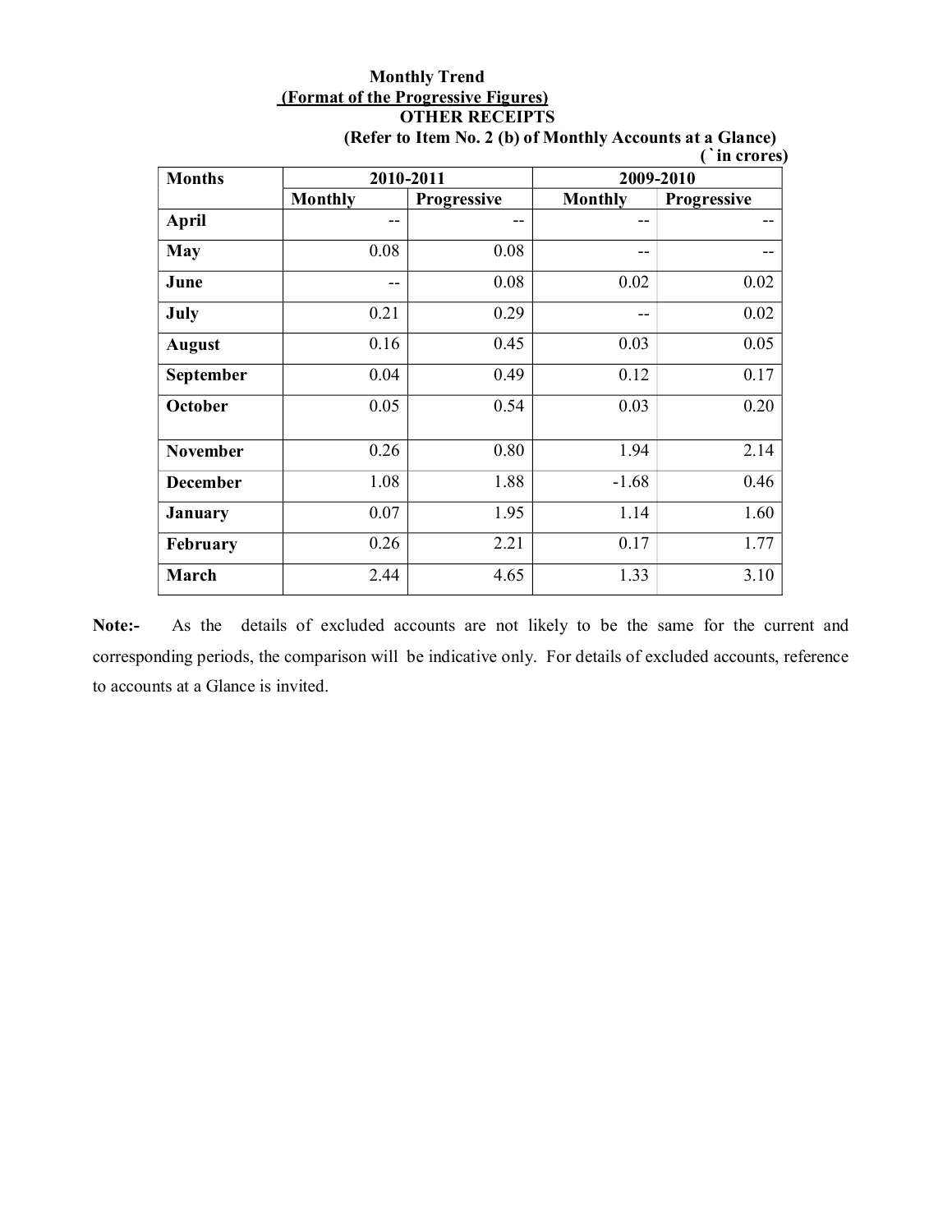#### **Monthly Trend (Format of the Progressive Figures) BORROWING AND OTHER LIABILITIES (Refer to Item No. 2(c) of Monthly Accounts at a Glance)**

|                        |                |                    |                | in crores)         |  |
|------------------------|----------------|--------------------|----------------|--------------------|--|
| <b>Months</b>          | 2010-2011      |                    | 2009-2010      |                    |  |
|                        | <b>Monthly</b> | <b>Progressive</b> | <b>Monthly</b> | <b>Progressive</b> |  |
| <b>April</b>           | 172.63         | 172.63             | 1082.45        | 1082.45            |  |
| May                    | 449.90         | 622.53             | 350.69         | 1433.14            |  |
| June                   | 974.73         | 1597.26            | 1420.88        | 2854.02            |  |
| July                   | 1012.74        | 2610.00            | 899.51         | 3753.53            |  |
| <b>August</b>          | $-548.23$      | 2061.77            | 525.69         | 4279.22            |  |
| September              | 709.78         | 2771.55            | 951.30         | 5230.52            |  |
| October                | 932.12         | 3703.67            | 963.76         | 6194.28            |  |
| <b>November</b>        | $-777.77$      | 2925.90            | 220.95         | 6415.23            |  |
| <b>December</b>        | 90.28          | 3016.18            | $-503.92$      | 5911.31            |  |
| January                | $-138.41$      | 2877.77            | 689.31         | 6600.62            |  |
| <b>February</b>        | $-267.22$      | 2610.55            | 49.27          | 6649.89            |  |
| March<br>(Preliminary) | 3603.04        | 6213.59            | 2415.16        | 9065.05            |  |

Note:- As the details of excluded accounts are not likely to be the same for the current and corresponding periods, the comparison will be indicative only. For details of excluded accounts, reference to accounts at a Glance is invited.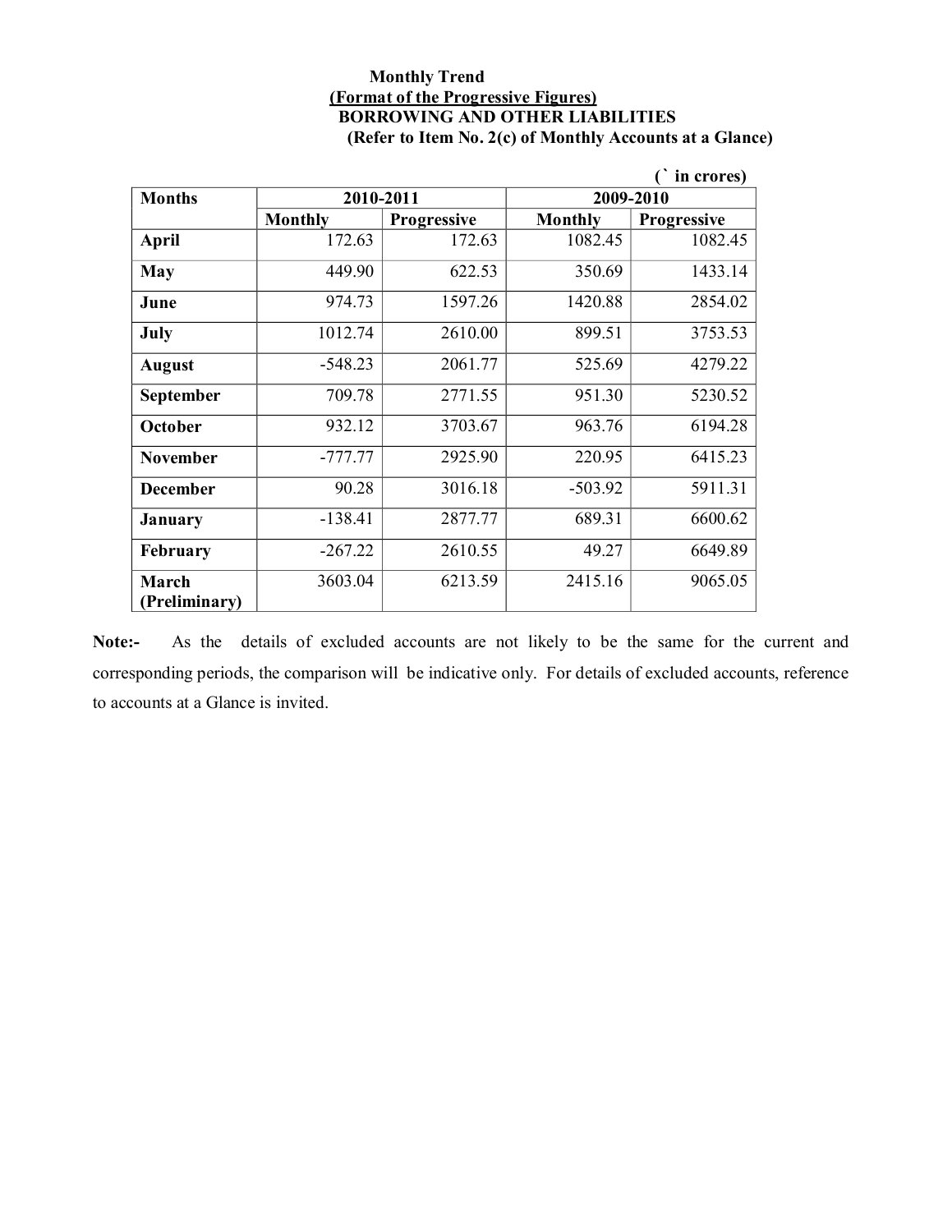#### **(Format of the Progressive Figures)**

### **Borrowings and Other Liabilities(Receipts) (Refer to Item No. 2 c (I) of Monthly Accounts at a Glance)**

|                 |                |                    |                | in crores)         |
|-----------------|----------------|--------------------|----------------|--------------------|
| <b>Months</b>   |                | 2010-2011          |                | 2009-2010          |
|                 | <b>Monthly</b> | <b>Progressive</b> | <b>Monthly</b> | <b>Progressive</b> |
| <b>April</b>    | 9333.39        | 9333.39            | 10177.45       | 10177.45           |
| <b>May</b>      | 7760.14        | 17093.53           | 4262.26        | 14439.71           |
| June            | 8901.95        | 25995.48           | 8184.93        | 22624.64           |
| July            | 9400.10        | 35395.58           | 9419.50        | 32044.14           |
| <b>August</b>   | 4871.98        | 40267.56           | 7315.65        | 39359.79           |
| September       | 6703.94        | 46971.50           | 9867.42        | 49227.21           |
| October         | 7819.72        | 54791.22           | 5257.90        | 54485.11           |
| <b>November</b> | 6790.49        | 61581.71           | 10378.15       | 64863.26           |
| <b>December</b> | 7807.51        | 69389.22           | 4091.54        | 68954.80           |
| <b>January</b>  | 6912.26        | 76301.48           | 10225.57       | 79180.37           |
| <b>February</b> | 10002.93       | 86304.41           | 9148.76        | 88329.13           |
| March           | 20410.74       | 106715.15*         | 22408.55       | 110737.68          |
| (Preliminary)   |                |                    |                |                    |

\*Includes Public debt, Public Account and cash balance**.** 

**Note:** As the details of excluded accounts are not likely to be the same for the current and corresponding periods, the comparison will be indicative only. For details of excluded accounts, reference to accounts at a Glance is invited.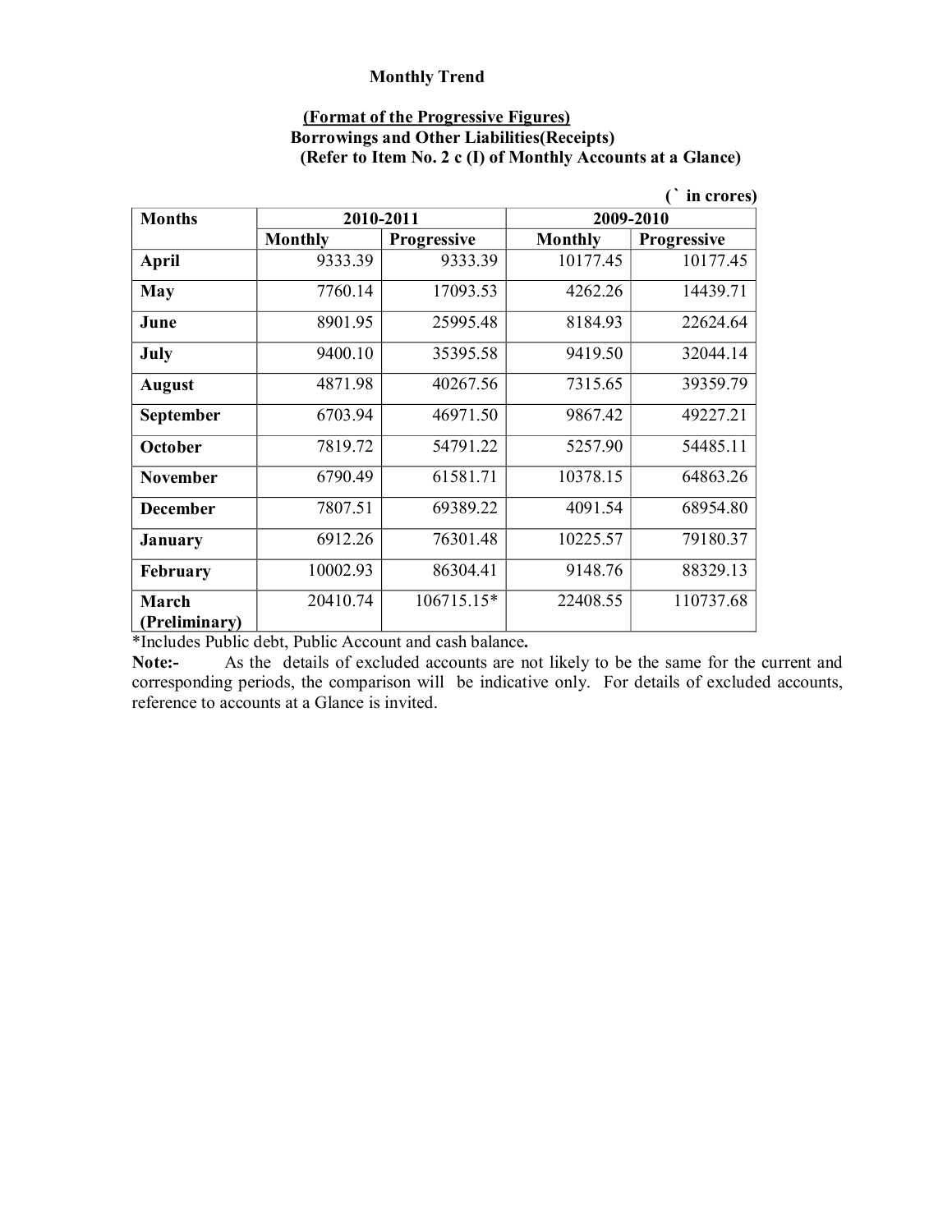#### **(Format of the Progressive Figures)**

### **Borrowings and Other Liabilities(Payments) (Refer to Item No. 2 c (ii) of Monthly Accounts at a Glance)**

|                 |                |                    |                | in crores)         |
|-----------------|----------------|--------------------|----------------|--------------------|
| <b>Months</b>   |                | 2010-2011          |                | 2009-2010          |
|                 | <b>Monthly</b> | <b>Progressive</b> | <b>Monthly</b> | <b>Progressive</b> |
| <b>April</b>    | 9160.76        | 9160.76            | 9095.00        | 9095.00            |
| <b>May</b>      | 7310.24        | 16471.00           | 3911.57        | 13006.57           |
| June            | 7927.22        | 24398.22           | 6764.05        | 19770.62           |
| July            | 8387.36        | 32785.58           | 8519.99        | 28290.61           |
| <b>August</b>   | 5419.09        | 38204.67           | 6789.96        | 35080.57           |
| September       | 5995.28        | 44199.95           | 8886.12        | 43966.69           |
| October         | 6887.60        | 51087.55           | 4324.14        | 48290.83           |
| <b>November</b> | 7568.26        | 58655.81           | 10157.20       | 58448.03           |
| <b>December</b> | 7717.23        | 66373.04           | 4595.46        | 63043.49           |
| January         | 7050.67        | 73423.71           | 9536.26        | 72579.75           |
| February        | 10270.15       | 83693.86           | 9099.49        | 81679.24           |
| March           | 16807.70       | 100501.56*         | 19993.39       | 101672.63          |
| (Preliminary)   |                |                    |                |                    |

\*Includes public debt, Public Account and cash balance

**Note:** As the details of excluded accounts are not likely to be the same for the current and corresponding periods, the comparison will be indicative only. For details of excluded accounts, reference to accounts at a Glance is invited.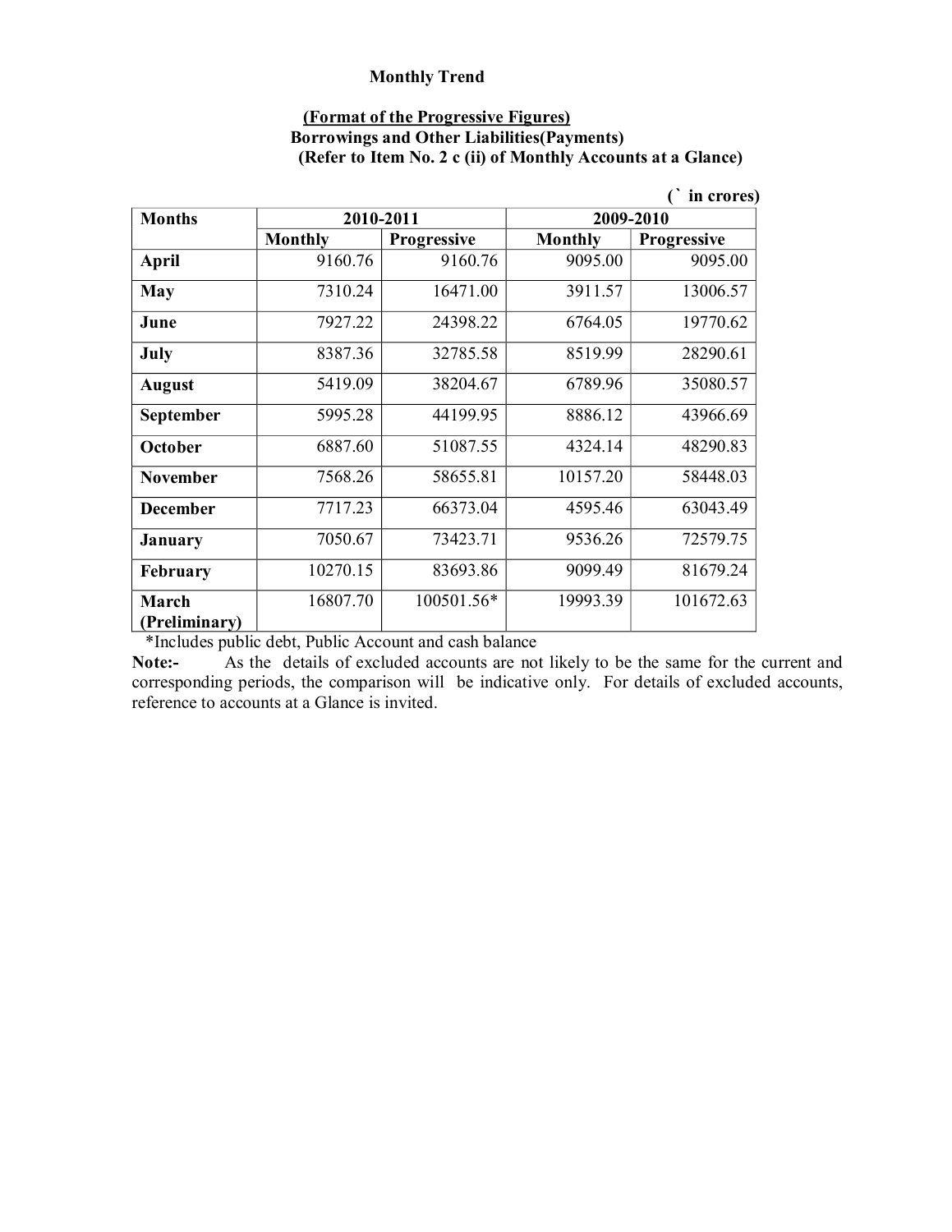### **(Format of the Progressive Figures) Total Receipt (Refer to Item No. 3 of Monthly Accounts at a Glance)**

|                        |                |                    |           | in crores)         |
|------------------------|----------------|--------------------|-----------|--------------------|
| <b>Months</b>          |                | 2010-2011          | 2009-2010 |                    |
|                        | <b>Monthly</b> | <b>Progressive</b> | Monthly   | <b>Progressive</b> |
| <b>April</b>           | 849.00         | 849.00             | 2194.80   | 2194.80            |
| <b>May</b>             | 2990.94        | 3839.94            | 1766.53   | 3961.33            |
| June                   | 2520.62        | 6360.56            | 2813.93   | 6775.26            |
| July                   | 3345.60        | 9706.16            | 2362.19   | 9137.45            |
| <b>August</b>          | 1526.19        | 11232.35           | 2198.10   | 11335.55           |
| September              | 2241.50        | 13473.85           | 2154.29   | 13489.84           |
| October                | 2704.45        | 16178.30           | 2635.78   | 16125.62           |
| <b>November</b>        | 1626.84        | 17805.14           | 1818.85   | 17944.47           |
| <b>December</b>        | 1963.26        | 19768.40           | 1431.56   | 19376.03           |
| <b>January</b>         | 1784.37        | 21552.77           | 2615.02   | 21991.05           |
| <b>February</b>        | 2675.93        | 24228.70           | 2095.34   | 24086.39           |
| March<br>(Preliminary) | 6783.80        | 31012.50           | 4469.02   | 28555.41           |

**Note:** As the details of excluded accounts are not likely to be the same for the current and corresponding periods, the comparison will be indicative only. For details of excluded accounts, reference to accounts at a Glance is invited.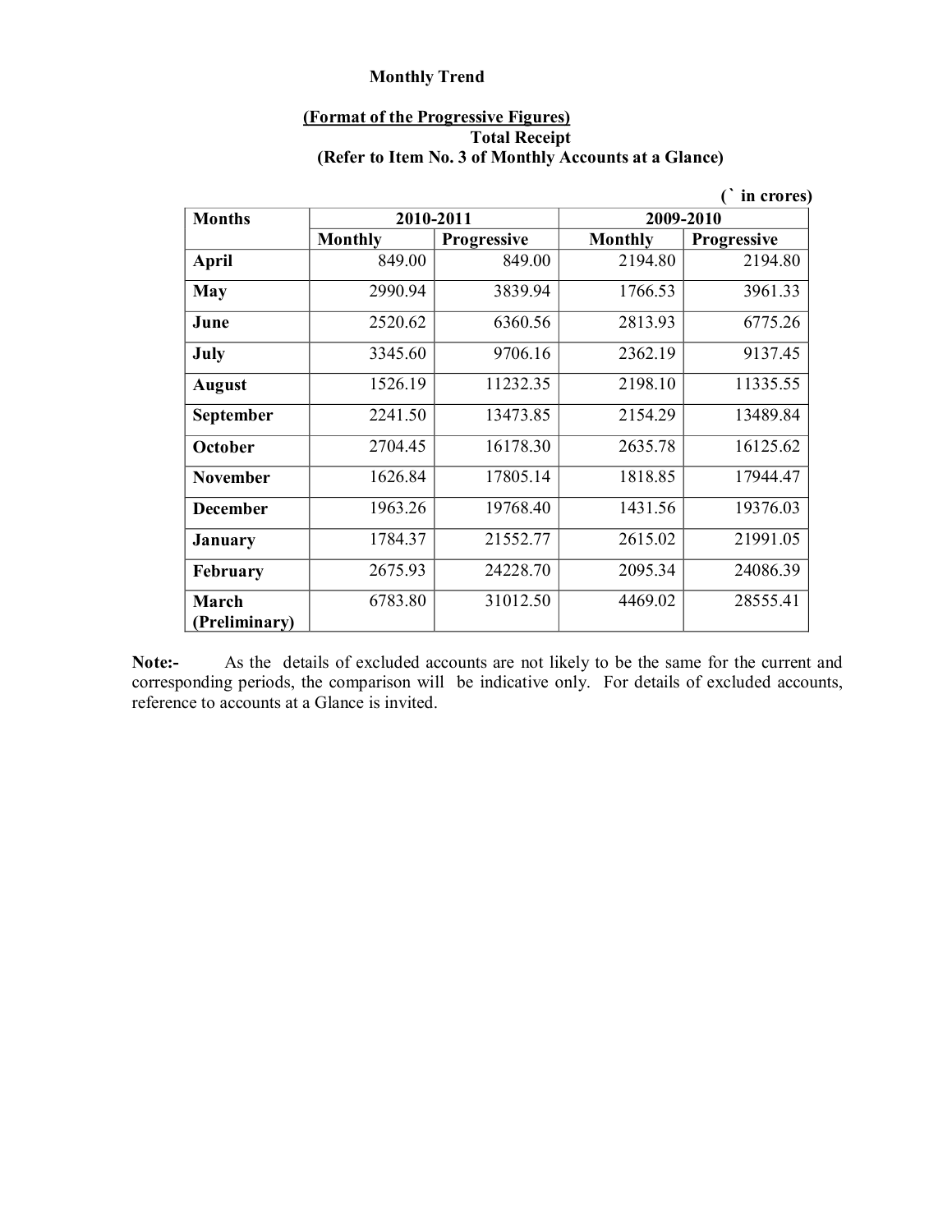### **Monthly Trend (Format of the Progressive Figures) NON PLAN EXPENDITURE REVENUE ACCOUNT (Refer to Item No.4(a) of Monthly Accounts at a Glance)**

| in crores)             |                |                    |                |                    |
|------------------------|----------------|--------------------|----------------|--------------------|
| <b>Months</b>          | 2010-2011      |                    | 2009-2010      |                    |
|                        | <b>Monthly</b> | <b>Progressive</b> | <b>Monthly</b> | <b>Progressive</b> |
| April                  | 693.03         | 693.03             | 779.67         | 779.67             |
| May                    | 1670.28        | 2363.31            | 1468.46        | 2248.13            |
| June                   | 1757.87        | 4121.18            | 1564.07        | 3812.20            |
| July                   | 2318.18        | 6439.36            | 1593.37        | 5405.57            |
| <b>August</b>          | 1165.50        | 7604.86            | 1340.77        | 6746.34            |
| <b>September</b>       | 1735.04        | 9339.90            | 1588.11        | 8334.45            |
| October                | 1614.04        | 10953.94           | 1382.55        | 9717.00            |
| <b>November</b>        | 1228.67        | 12182.61           | 1048.31        | 10765.31           |
| <b>December</b>        | 1680.89        | 13863.50           | 982.26         | 11747.57           |
| <b>January</b>         | 1559.17        | 15422.67           | 2128.67        | 13876.24           |
| February               | 2327.37        | 17750.04           | 1468.23        | 15344.47           |
| March<br>(Preliminary) | 3875.08        | 21625.12           | 2804.73        | 18149.20           |

Note:- As the details of excluded accounts are not likely to be the same for the current and corresponding periods, the comparison will be indicative only. For details of excluded accounts, reference to accounts at a Glance is invited.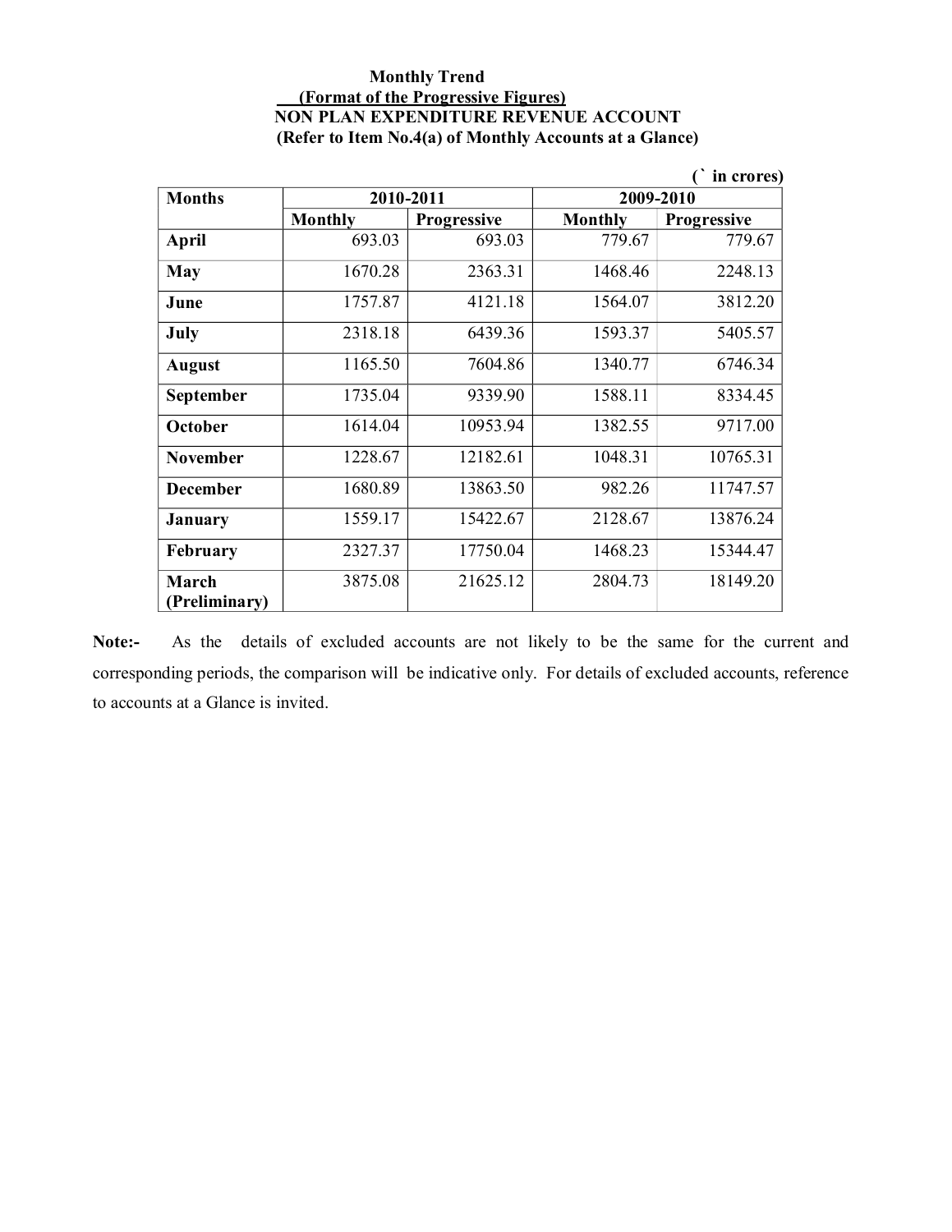### **(Format of the Progressive Figures) NON PLAN EXPENDITURE ON INTEREST PAYMENTS (Refer to Item No. 4 (b) of Monthly Accounts at a Glance)**

|                        |                |                    |                | in crores)         |
|------------------------|----------------|--------------------|----------------|--------------------|
| <b>Months</b>          | 2010-2011      |                    |                | 2009-2010          |
|                        | <b>Monthly</b> | <b>Progressive</b> | <b>Monthly</b> | <b>Progressive</b> |
| April                  | 6.45           | 6.45               | 7.54           | 7.54               |
| <b>May</b>             | 301.44         | 307.89             | 267.40         | 274.94             |
| June                   | 74.47          | 382.36             | 215.12         | 490.06             |
| July                   | 339.93         | 722.29             | 85.55          | 575.61             |
| <b>August</b>          | 48.62          | 770.91             | 88.70          | 664.31             |
| September              | 435.89         | 1206.80            | 502.71         | 1167.02            |
| October                | 165.60         | 1372.40            | 104.33         | 1271.35            |
| <b>November</b>        | 41.27          | 1413.67            | 222.99         | 1494.34            |
| <b>December</b>        | 260.08         | 1673.75            | $-36.79$       | 1457.55            |
| <b>January</b>         | 241.84         | 1915.59            | 154.11         | 1611.66            |
| <b>February</b>        | 333.98         | 2249.57            | 245.99         | 1857.65            |
| March<br>(Preliminary) | 456.29         | 2705.86            | 127.57         | 1985.22            |

Note:- As the details of excluded accounts are not likely to be the same for the current and corresponding periods, the comparison will be indicative only. For details of excluded accounts, reference to accounts at a Glance is invited.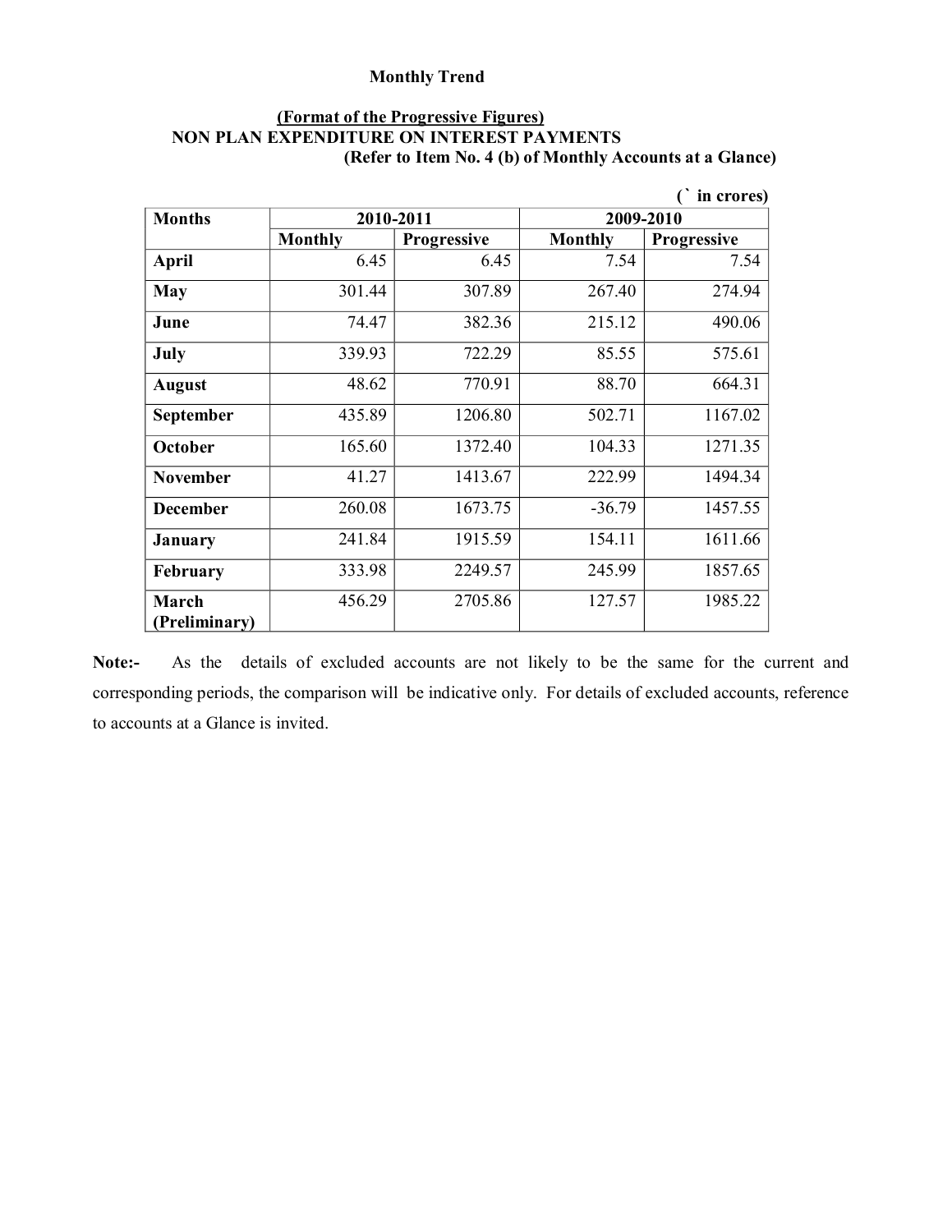#### **(Format of the Progressive Figures) CAPITAL EXPENDITURE NON PLAN (Refer to Item No. 4 (c) of Monthly Accounts at a Glance)**

|                  |                |                    |                | in crores)         |
|------------------|----------------|--------------------|----------------|--------------------|
| <b>Months</b>    |                | 2010-2011          | 2009-2010      |                    |
|                  | <b>Monthly</b> | <b>Progressive</b> | <b>Monthly</b> | <b>Progressive</b> |
| <b>April</b>     |                |                    | 1144.42        | 1144.42            |
| May              | 1447.64        | 1447.64            | $-237.34$      | 907.08             |
| June             | 534.94         | 1982.58            | 535.44         | 1442.52            |
| July             | $-35.85$       | 1946.73            | $-117.94$      | 1324.58            |
| <b>August</b>    | $-192.90$      | 1753.83            | $-83.32$       | 1241.26            |
| <b>September</b> | $-123.16$      | 1630.67            | $-86.06$       | 1155.20            |
| October          | 489.97         | 2120.64            | 621.69         | 1776.89            |
| <b>November</b>  | $-5774.78$     | $-3654.14$         | 63.35          | 1840.24            |
| <b>December</b>  | $-373.49$      | $-4027.63$         | $-140.10$      | 1700.14            |
| January          | $-480.85$      | $-4508.48$         | $-278.92$      | 1421.22            |
| <b>February</b>  | $-276.55$      | $-4785.03$         | $-343.71$      | 1077.51            |
| March            | 45.54          | $-4739.49*$        | $-246.17$      | 831.34             |
| (Preliminary)    |                |                    |                |                    |

\*Includes loans and advances disbursed.

Note:- As the details of excluded accounts are not likely to be the same for the current and corresponding periods, the comparison will be indicative only. For details of excluded accounts, reference to accounts at a Glance is invited.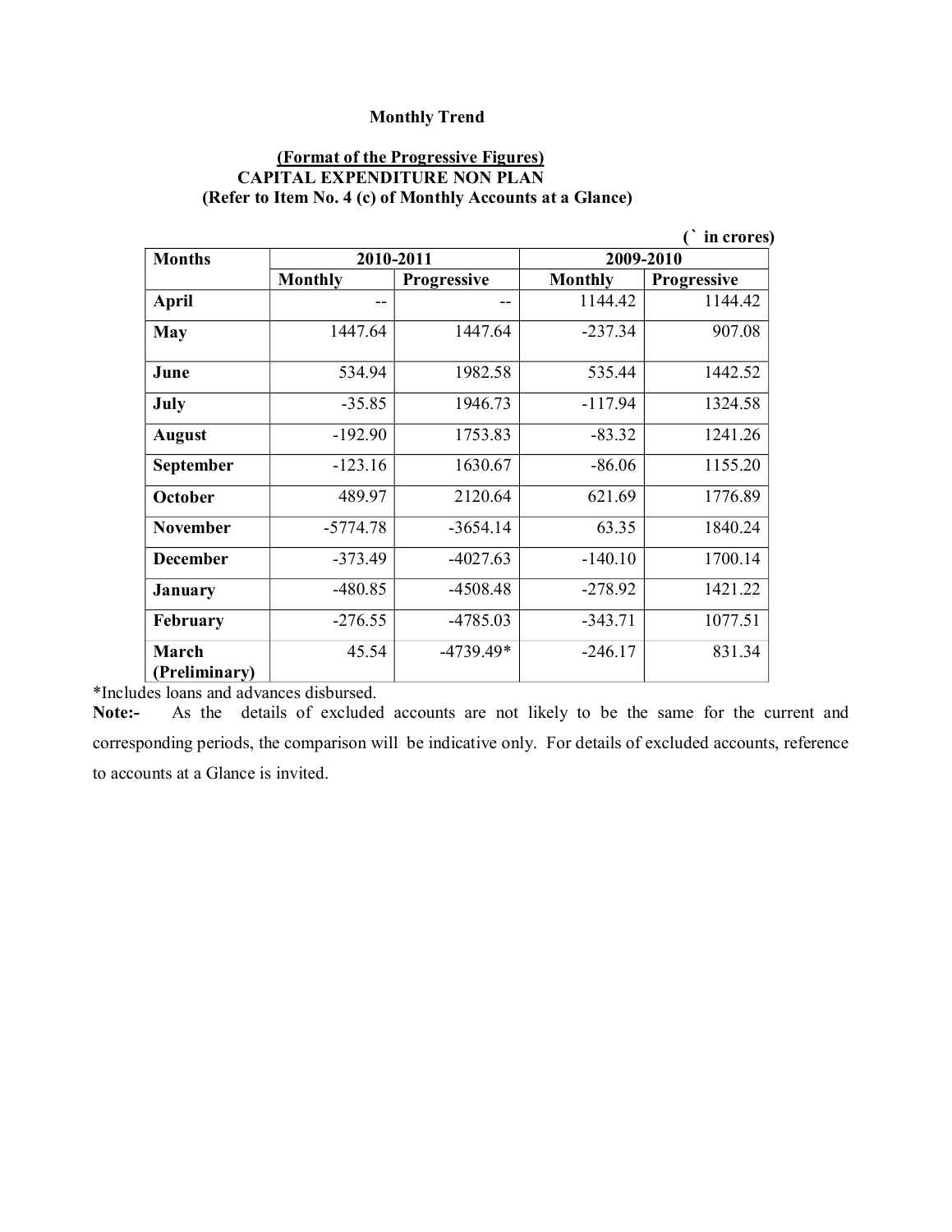### **(Format of the Progressive Figures)**

| PLAN EXPENDITURE ON REVENUE ACCOUNT                       |  |
|-----------------------------------------------------------|--|
| (Refer to Item No. 5 (a) of Monthly Accounts at a Glance) |  |

|                        |                |                    |                | in crores)         |
|------------------------|----------------|--------------------|----------------|--------------------|
| <b>Months</b>          | 2010-2011      |                    | 2009-2010      |                    |
|                        | <b>Monthly</b> | <b>Progressive</b> | <b>Monthly</b> | <b>Progressive</b> |
| <b>April</b>           | 128.36         | 128.36             | 159.91         | 159.91             |
| <b>May</b>             | 224.14         | 352.50             | 182.63         | 342.54             |
| June                   | 244.05         | 596.55             | 339.74         | 682.28             |
| July                   | 455.90         | 1052.45            | 517.14         | 1199.42            |
| <b>August</b>          | 285.11         | 1357.56            | 605.26         | 1804.68            |
| September              | 434.93         | 1792.49            | 280.48         | 2085.16            |
| October                | 371.56         | 2164.05            | 351.08         | 2436.24            |
| <b>November</b>        | 311.99         | 2476.04            | 364.79         | 2801.03            |
| <b>December</b>        | 403.12         | 2879.16            | 390.07         | 3191.10            |
| <b>January</b>         | 363.69         | 3242.85            | 640.88         | 3831.98            |
| <b>February</b>        | 271.51         | 3514.36            | 567.13         | 4399.11            |
| March<br>(Preliminary) | 2044.27        | 5558.63            | 958.25         | 5357.36            |

Note:- As the details of excluded accounts are not likely to be the same for the current and corresponding periods, the comparison will be indicative only. For details of excluded accounts, reference to accounts at a Glance is invited.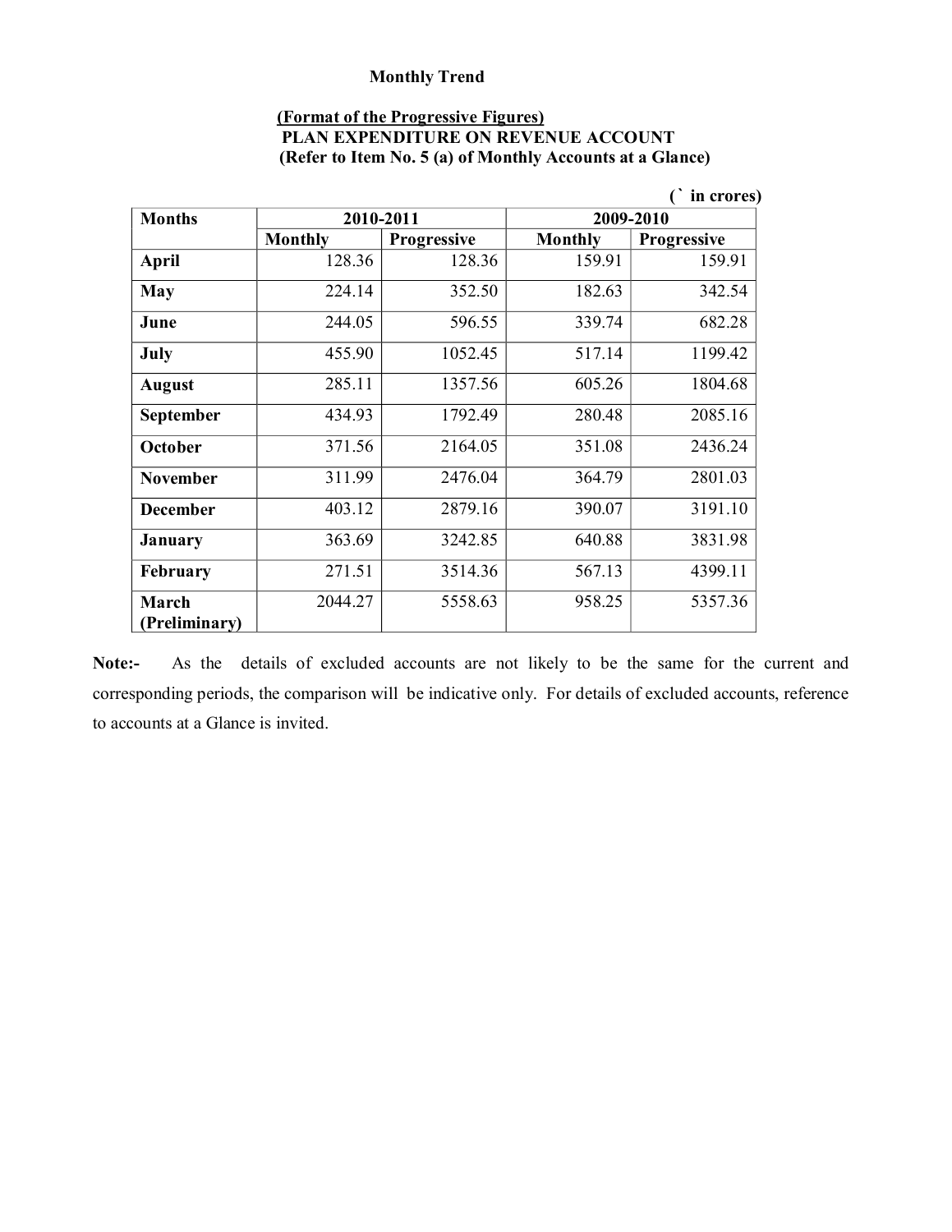### **(Format of the Progressive Figures) CAPITAL EXPENDITURE PLAN (Refer to Item No. 5 (b) of Monthly Accounts at a Glance)**

|                 |                |                    |                | in crores)         |
|-----------------|----------------|--------------------|----------------|--------------------|
| <b>Months</b>   |                | 2010-2011          | 2009-2010      |                    |
|                 | <b>Monthly</b> | <b>Progressive</b> | <b>Monthly</b> | <b>Progressive</b> |
| April           | 27.61          | 27.61              | 110.80         | 110.80             |
| <b>May</b>      | $-351.12$      | $-323.51$          | 352.78         | 463.58             |
| June            | $-16.24$       | $-339.75$          | 374.68         | 838.26             |
| July            | 607.37         | 267.62             | 369.62         | 1207.88            |
| <b>August</b>   | 268.48         | 536.10             | 335.39         | 1543.27            |
| September       | 174.69         | 710.79             | 371.76         | 1915.03            |
| October         | 228.88         | 939.67             | 280.46         | 2195.49            |
| <b>November</b> | 5860.96        | 6800.63            | 342.40         | 2537.89            |
| <b>December</b> | 252.74         | 7053.37            | 199.33         | 2737.22            |
| January         | 342.36         | 7395.73            | 124.39         | 2861.61            |
| <b>February</b> | 353.60         | 7749.33            | 403.69         | 3265.30            |
| March           | 818.91         | 8568.24*           | 952.21         | 4217.51            |
| (Preliminary)   |                |                    |                |                    |

\*Includes loans and advances disbursed.

**Note:** As the details of excluded accounts are not likely to be the same for the current and corresponding periods, the comparison will be indicative only. For details of excluded accounts, reference to accounts at a Glance is invited.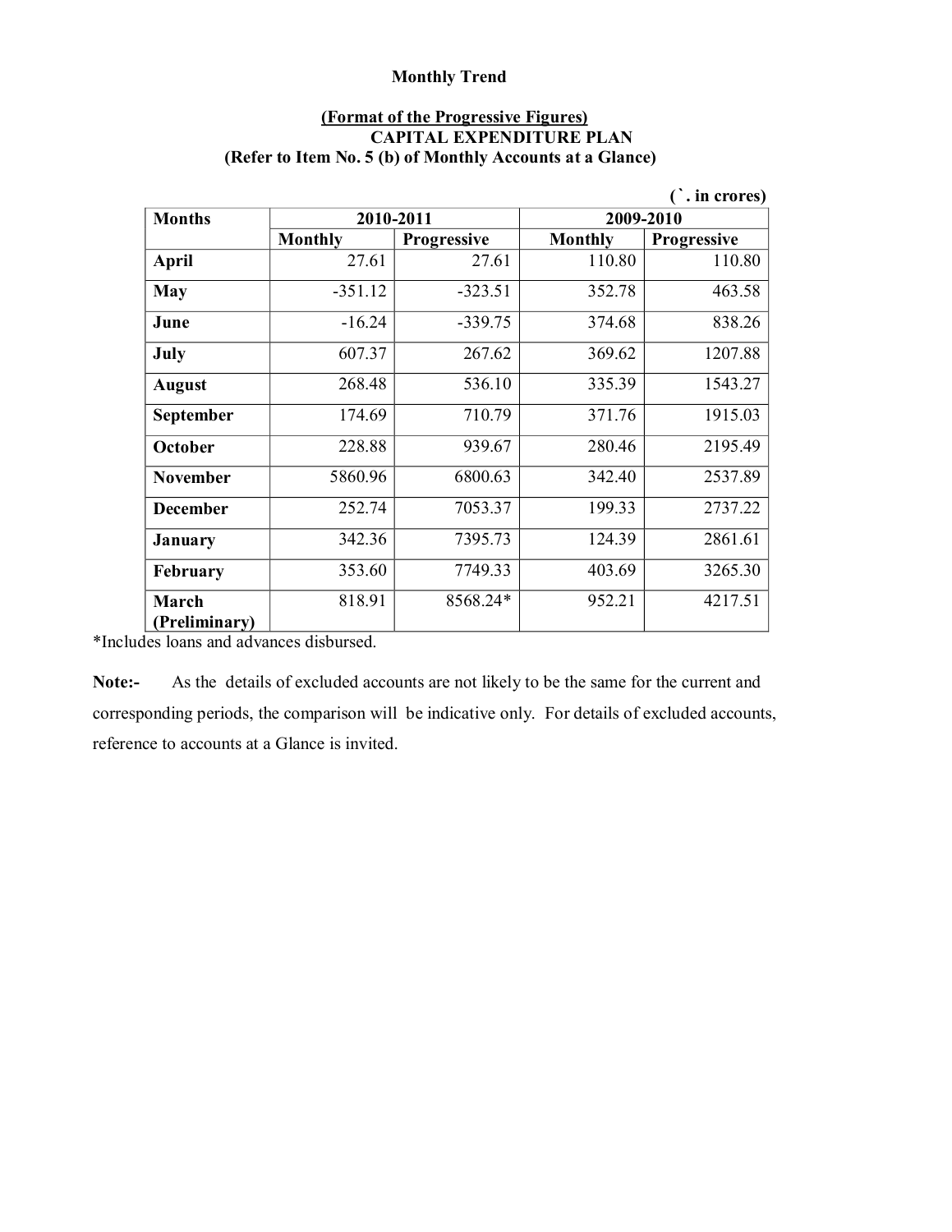#### **Monthly Trend (Format of the Progressive Figures) TOTAL EXPENDITURE (Refer to Item No.6 of Monthly Accounts at a Glance)**

|                        |                |                    |                | in crores)         |
|------------------------|----------------|--------------------|----------------|--------------------|
| <b>Months</b>          | 2010-2011      |                    | 2009-2010      |                    |
|                        | <b>Monthly</b> | <b>Progressive</b> | <b>Monthly</b> | <b>Progressive</b> |
| <b>April</b>           | 849.00         | 849.00             | 2194.80        | 2194.80            |
| May                    | 2990.94        | 3839.94            | 1766.53        | 3961.33            |
| June                   | 2520.62        | 6360.56            | 2813.93        | 6775.26            |
| July                   | 3345.60        | 9706.16            | 2362.19        | 9137.45            |
| <b>August</b>          | 1526.19        | 11232.35           | 2198.10        | 11335.55           |
| September              | 2241.50        | 13473.85           | 2154.29        | 13489.84           |
| October                | 2704.45        | 16178.30           | 2635.78        | 16125.62           |
| <b>November</b>        | 1626.84        | 17805.14           | 1818.85        | 17944.47           |
| <b>December</b>        | 1963.26        | 19768.40           | 1431.56        | 19376.03           |
| <b>January</b>         | 1784.37        | 21552.77           | 2615.02        | 21991.05           |
| <b>February</b>        | 2675.93        | 24228.70           | 2095.34        | 24086.39           |
| March<br>(Preliminary) | 6783.80        | 31012.50           | 4469.02        | 28555.41           |

Note:- As the details of excluded accounts are not likely to be the same for the current and corresponding periods, the comparison will be indicative only. For details of excluded accounts, reference to accounts at a Glance is invited.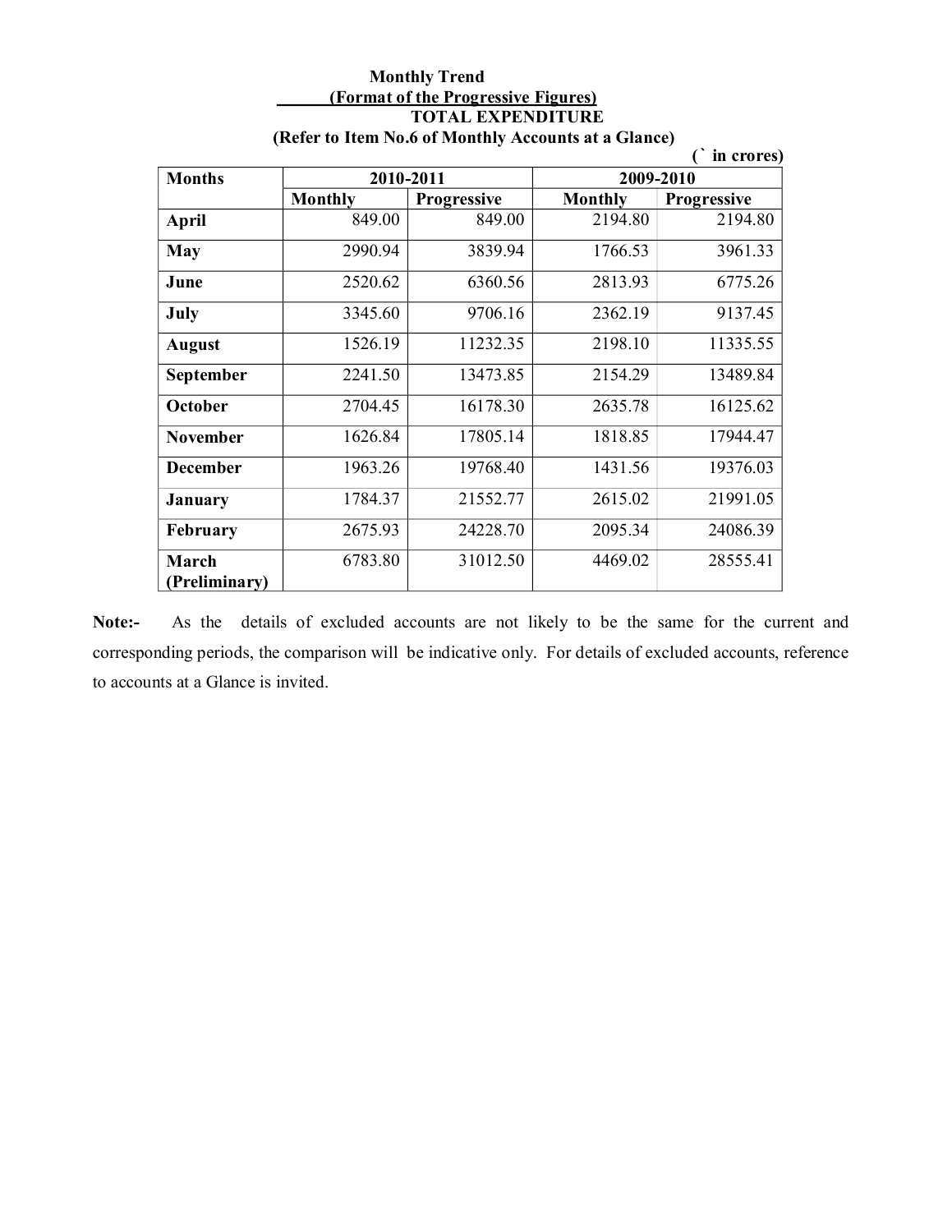#### **(Format of the Progressive Figures)**

**TOTAL REVENUE EXPENDITURE** 

**(Refer to Item No.6(a) of Monthly Accounts at a Glance)**

|                        |                |                    |                | in crores)         |
|------------------------|----------------|--------------------|----------------|--------------------|
| <b>Months</b>          | 2010-2011      |                    | 2009-2010      |                    |
|                        | <b>Monthly</b> | <b>Progressive</b> | <b>Monthly</b> | <b>Progressive</b> |
| April                  | 821.39         | 821.39             | 939.58         | 939.58             |
| May                    | 1894.42        | 2715.81            | 1651.09        | 2590.67            |
| June                   | 2001.92        | 4717.73            | 1903.81        | 4494.48            |
| July                   | $-2774.08$     | 7491.81            | 2110.51        | 6604.99            |
| <b>August</b>          | 1450.61        | 8942.42            | 1946.03        | 8551.02            |
| September              | 2189.97        | 11132.39           | 1868.59        | 10419.61           |
| <b>October</b>         | 1985.60        | 13117.99           | 1733.63        | 12153.24           |
| <b>November</b>        | 1540.66        | 14658.65           | 1413.10        | 13566.34           |
| <b>December</b>        | 2084.01        | 16742.66           | 1372.33        | 14938.67           |
| January                | 1922.86        | 18665.52           | 2769.55        | 17708.22           |
| February               | 2598.88        | 21264.40           | 2035.36        | 19743.58           |
| March<br>(Preliminary) | 5919.35        | 27183.75           | 3762.98        | 23506.56           |

Note:- As the details of excluded accounts are not likely to be the same for the current and corresponding periods, the comparison will be indicative only. For details of excluded accounts, reference to accounts at a Glance is invited.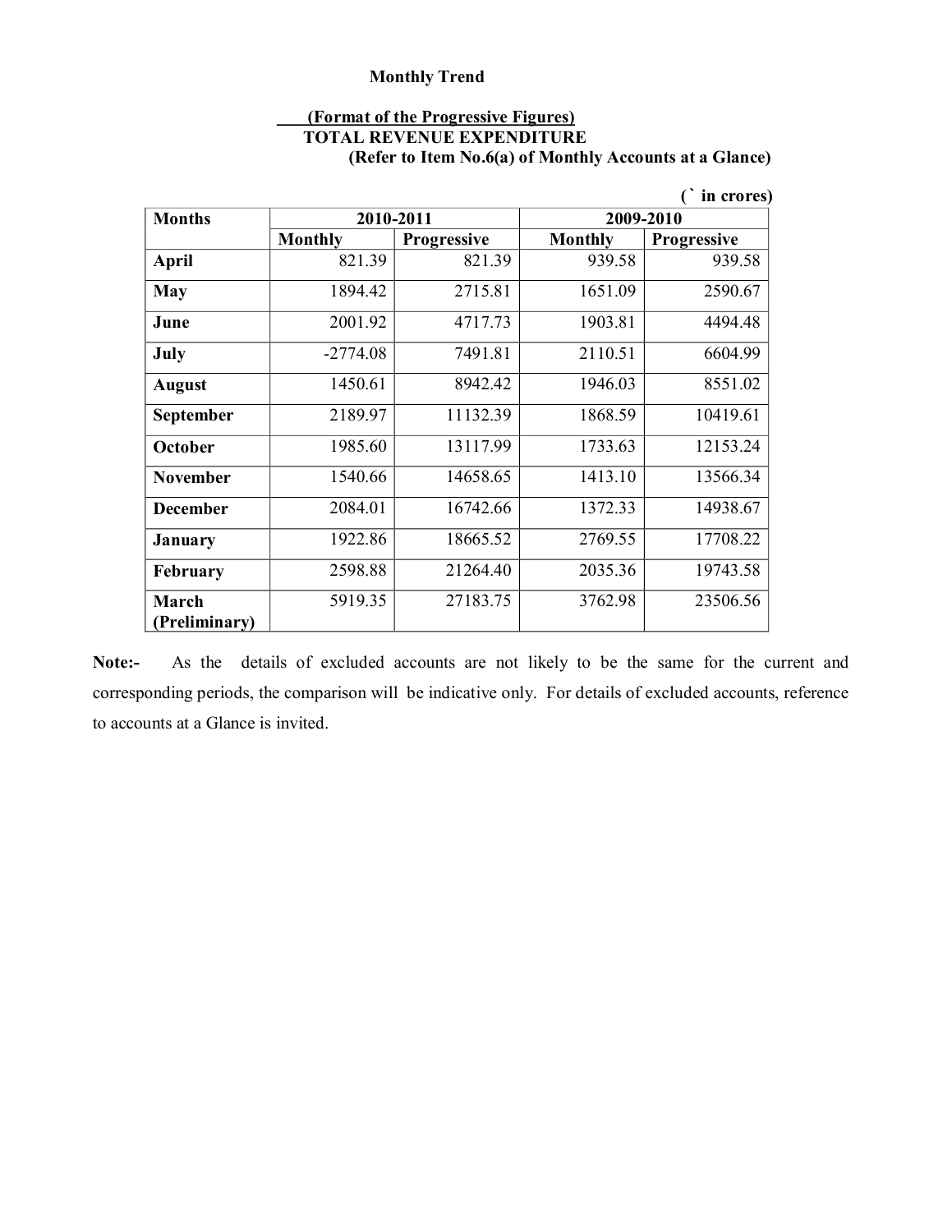### **Monthly Trend (Format of the Progressive Figures) TOTAL CAPITAL EXPENDITURE (Refer to Item No. 6 (b) of Monthly Accounts at a Glance)**

|                 |                |                    |                | in crores)         |
|-----------------|----------------|--------------------|----------------|--------------------|
| <b>Months</b>   |                | 2010-2011          |                | 2009-2010          |
|                 | <b>Monthly</b> | <b>Progressive</b> | <b>Monthly</b> | <b>Progressive</b> |
| <b>April</b>    | 27.61          | 27.61              | 1255.22        | 1255.22            |
| May             | 1096.52        | 1124.13            | 115.44         | 1370.66            |
| June            | 518.70         | 1642.83            | 910.12         | 2280.78            |
| July            | 571.52         | 2214.35            | 251.68         | 2532.46            |
| <b>August</b>   | 75.58          | 2289.93            | 252.07         | 2784.53            |
| September       | 51.53          | 2341.46            | 285.70         | 3070.23            |
| October         | 719.85         | 3061.31            | 902.15         | 3972.38            |
| <b>November</b> | 85.18          | 3146.49            | 405.75         | 4378.13            |
| <b>December</b> | $-120.75$      | 3025.74            | 59.23          | 4437.36            |
| <b>January</b>  | $-138.49$      | 2887.25            | $-154.53$      | 4282.83            |
| February        | 77.05          | 2964.30            | 59.98          | 4342.81            |
| March           | 864.45         | 3828.75*           | 706.04         | 5048.85            |
| (Preliminary)   |                |                    |                |                    |

\*Includes loans and advances disbursed.<br>**Note:** As the details of exclude

As the details of exclude accounts are not likely to be the same for the current and corresponding periods, the comparison will be indicative only. For details of excluded accounts, reference to accounts at a Glance is invited.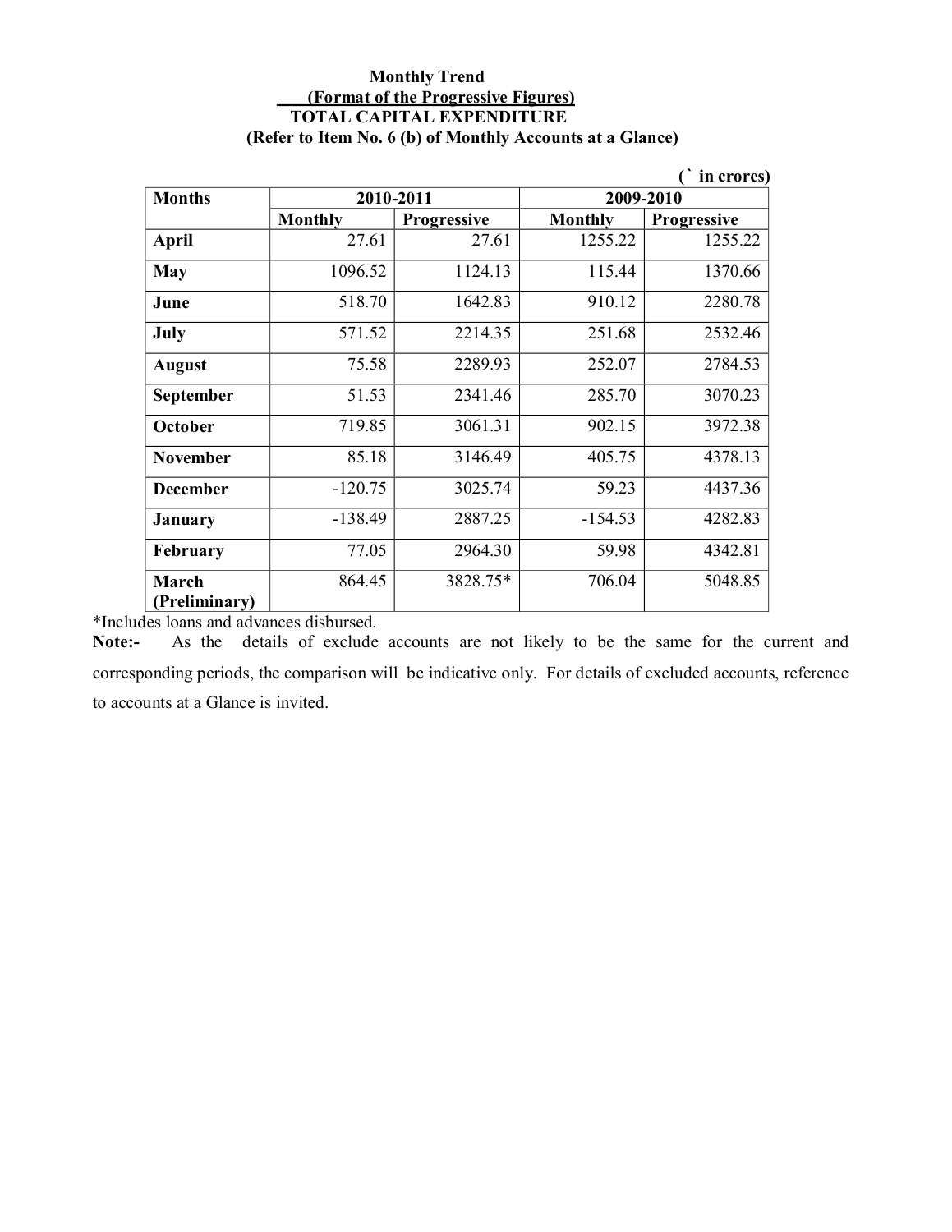### **Monthly Trend (Format of the Progressive Figures) Revenue Surplus Deficit (Refer to Item No. 7of Monthly Accounts at a Glance)**

|                        |                |                    |            | in crores)         |
|------------------------|----------------|--------------------|------------|--------------------|
| <b>Months</b>          | 2010-2011      |                    | 2009-2010  |                    |
|                        | <b>Monthly</b> | <b>Progressive</b> | Monthly    | <b>Progressive</b> |
| April                  | $-155.46$      | $-155.46$          | 162.37     | 162.37             |
| <b>May</b>             | 632.40         | 476.94             | $-250.28$  | $-87.91$           |
| June                   | $-475.86$      | 1.08               | $-529.71$  | $-617.62$          |
| July                   | $-466.26$      | $-465.18$          | $-671.16$  | $-1288.78$         |
| <b>August</b>          | 612.53         | 147.35             | $-284.74$  | $-1573.52$         |
| September              | $-675.46$      | $-528.11$          | $-683.72$  | $-2257.24$         |
| October                | $-246.45$      | $-774.56$          | $-87.11$   | $-2344.35$         |
| <b>November</b>        | 849.69         | 75.13              | 174.89     | $-2169.46$         |
| <b>December</b>        | $-236.21$      | $-161.08$          | 547.78     | $-1621.68$         |
| January                | $-18.00$       | $-179.08$          | $-863.81$  | $-2485.49$         |
| February               | 324.01         | 144.93             | $-13.50$   | $-2498.99$         |
| March<br>(Preliminary) | $-2767.31$     | $-2622.38$         | $-1735.14$ | $-4234.13$         |

**Note:** As the details of excluded accounts are not likely to be the same for the current and corresponding periods, the comparison will be indicative only. For details of excluded accounts, reference to accounts at a Glance is invited.